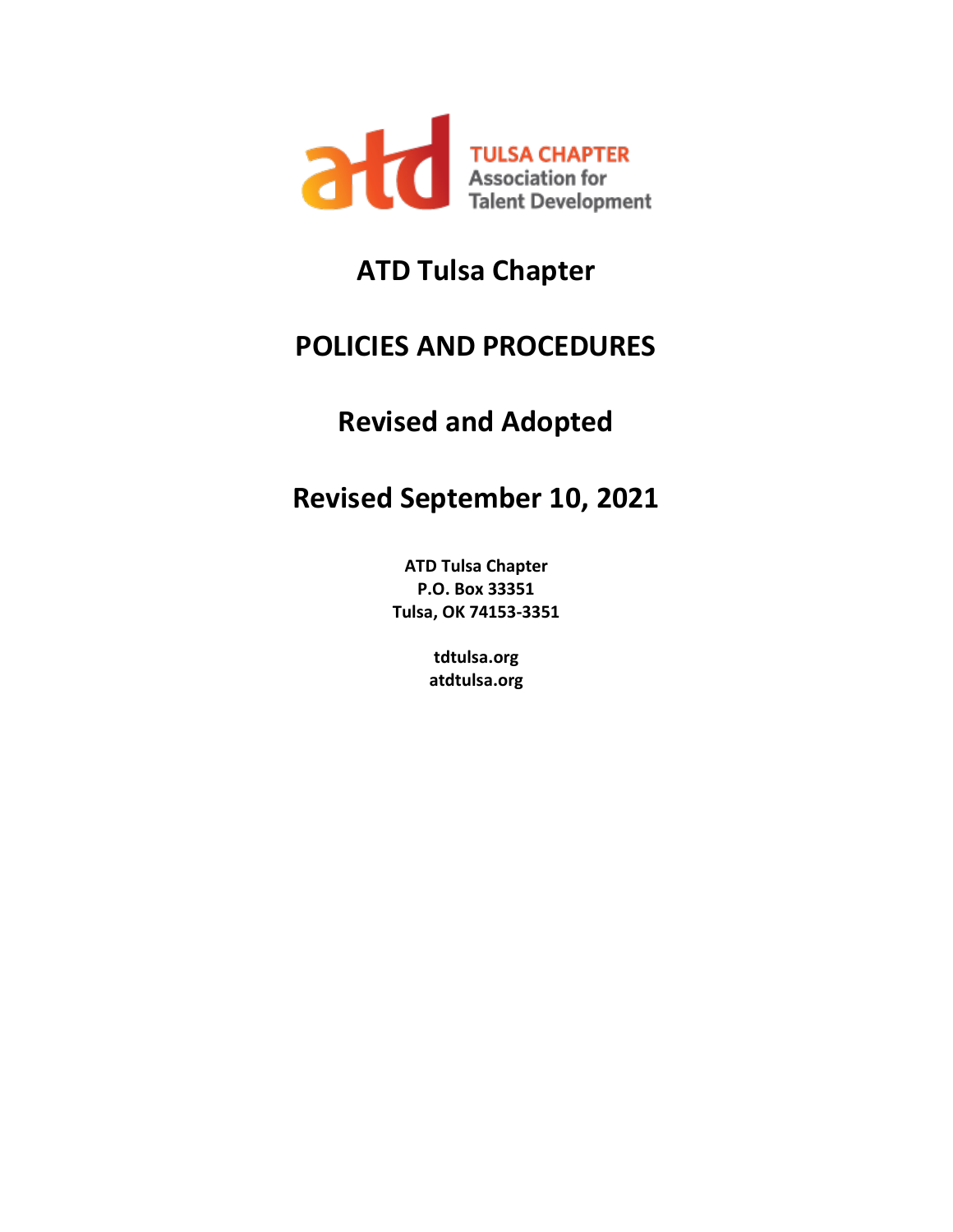| Page 2 of 36 |  |
|--------------|--|

# **Contents**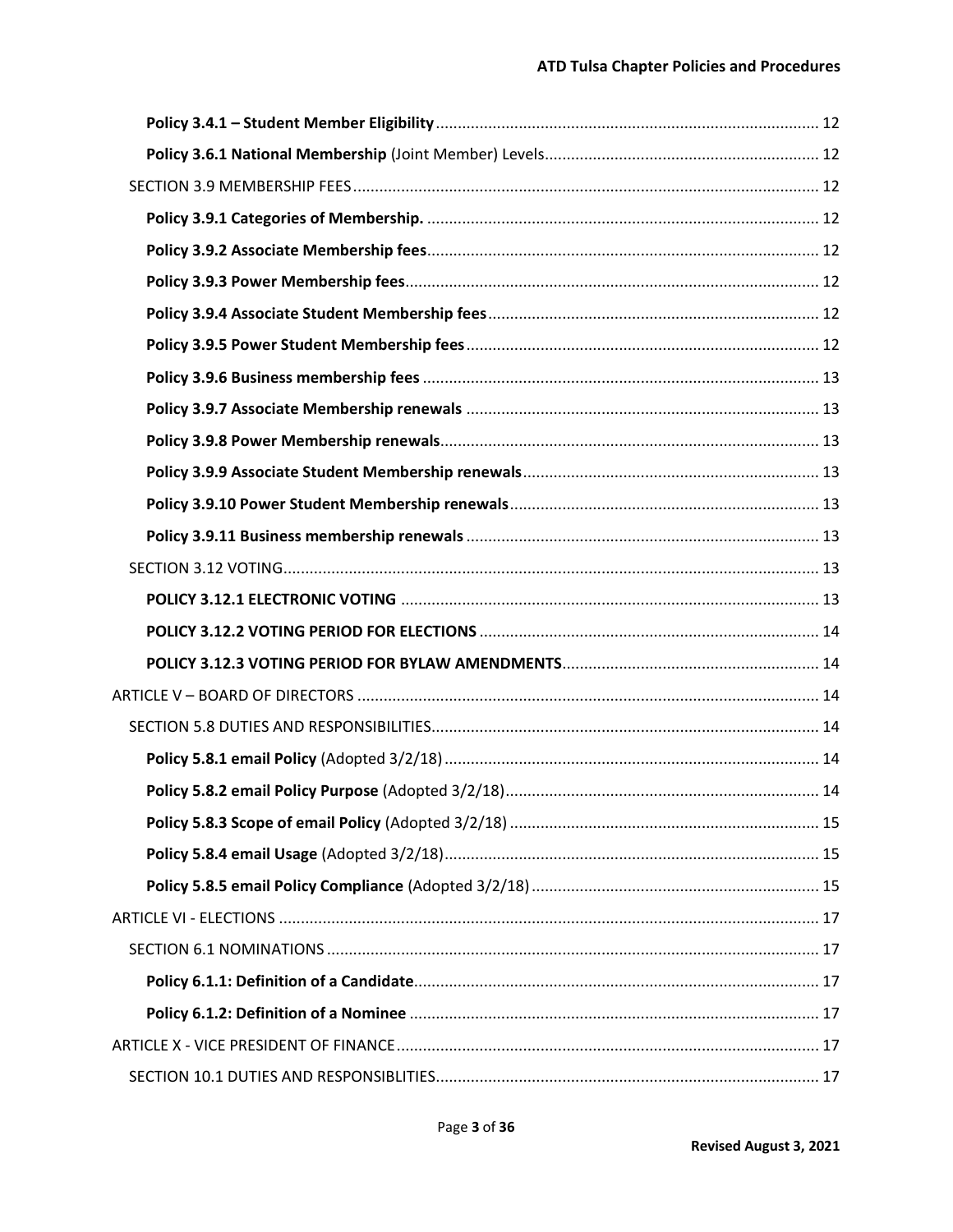| Policy 15.1.7.8 - Registration Types for ATD Tulsa Programs and Events Where Registration Fees |
|------------------------------------------------------------------------------------------------|
|                                                                                                |
|                                                                                                |
|                                                                                                |
|                                                                                                |
|                                                                                                |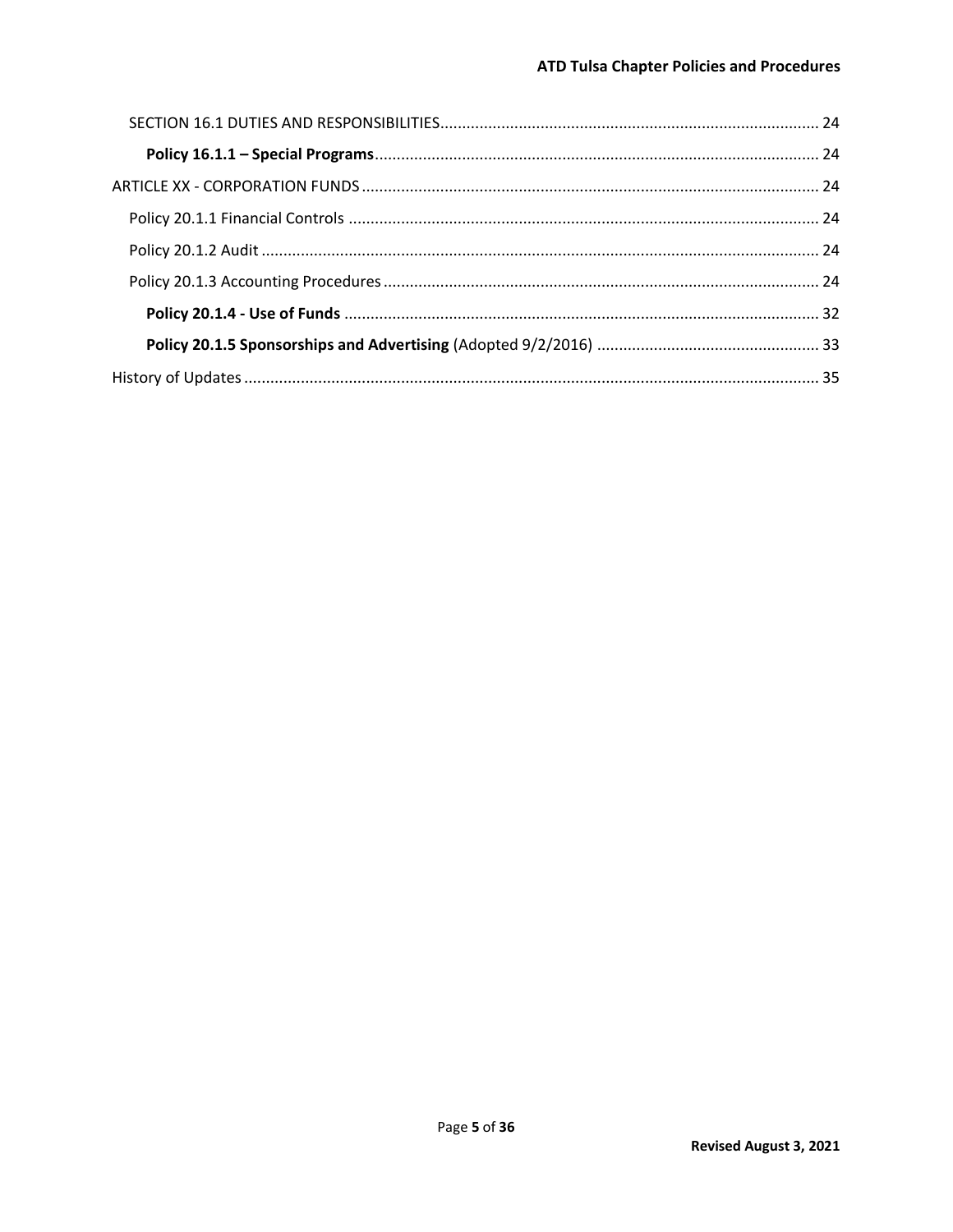# **ARTICLE I – NAME**

# <span id="page-5-1"></span><span id="page-5-0"></span>**SECTION 1.1 NAME**

#### <span id="page-5-2"></span>**Policy 1.1.1 Incorporation with the State of Oklahoma** (Adopted 07-11-2014)

The Vice President of Administration (Secretary) shall ensure that all ongoing requirements to maintain incorporation with the State of Oklahoma shall be maintained. This may include updating contact information, submitting a list of officer annually, etc. by January 10<sup>th</sup> of each year.

# <span id="page-5-3"></span>**SECTION 1.5 AFFILIATION**

#### <span id="page-5-4"></span>**Policy 1.5.1 Maintaining Annual Affiliation with ATD** (Adopted 07-11-2014)

<span id="page-5-5"></span>The Board shall comply with all ATD requirements to maintain status as a Chapter in Good Standing by completing and submitting all CARE requirements by the deadlines established by ATD.

# **ARTICLE II – PURPOSE**

## <span id="page-5-6"></span>**SECTION 2.1 PURPOSE**

#### <span id="page-5-7"></span>**POLICY 2.1.1 RELATIONSHIPS WITH THIRD-PARTY ENTITIES** (Adopted 07-11-2014)

The Corporation may, from time-to-time enter into relationships with third-party entities (organizations such as SHRM, TAHRA, etc.; business organizations like the Disney Institute; educational institutions like the University of Tulsa, Oral Roberts University, etc.; businesses or workplace learning and performance consultants; or other entities to be considered by the Board insofar as there is no conflict with the Corporation's primary affiliation with the Association for Talent Development (ATD). Such relationships will further the purpose of the Corporation and shall be mutually beneficial to the Corporation and the entity to which the Corporation establishes said relationship.

# <span id="page-5-8"></span>**SECTION 2.2 CODE OF ETHICS**

#### <span id="page-5-9"></span>**POLICY 2.2.1 CONFLICT OF INTEREST PURPOSE** (adopted 08-03-2021)

The purpose of the conflict-of-interest policy is to protect this tax-exempt Corporation's interest when it is contemplating entering into a transaction or arrangement that might benefit the private interest Board members of Corporation or might result in a possible excess benefit transaction. This policy is intended to supplement but not replace any applicable state and federal laws governing conflict of interest applicable to nonprofit and charitable organizations.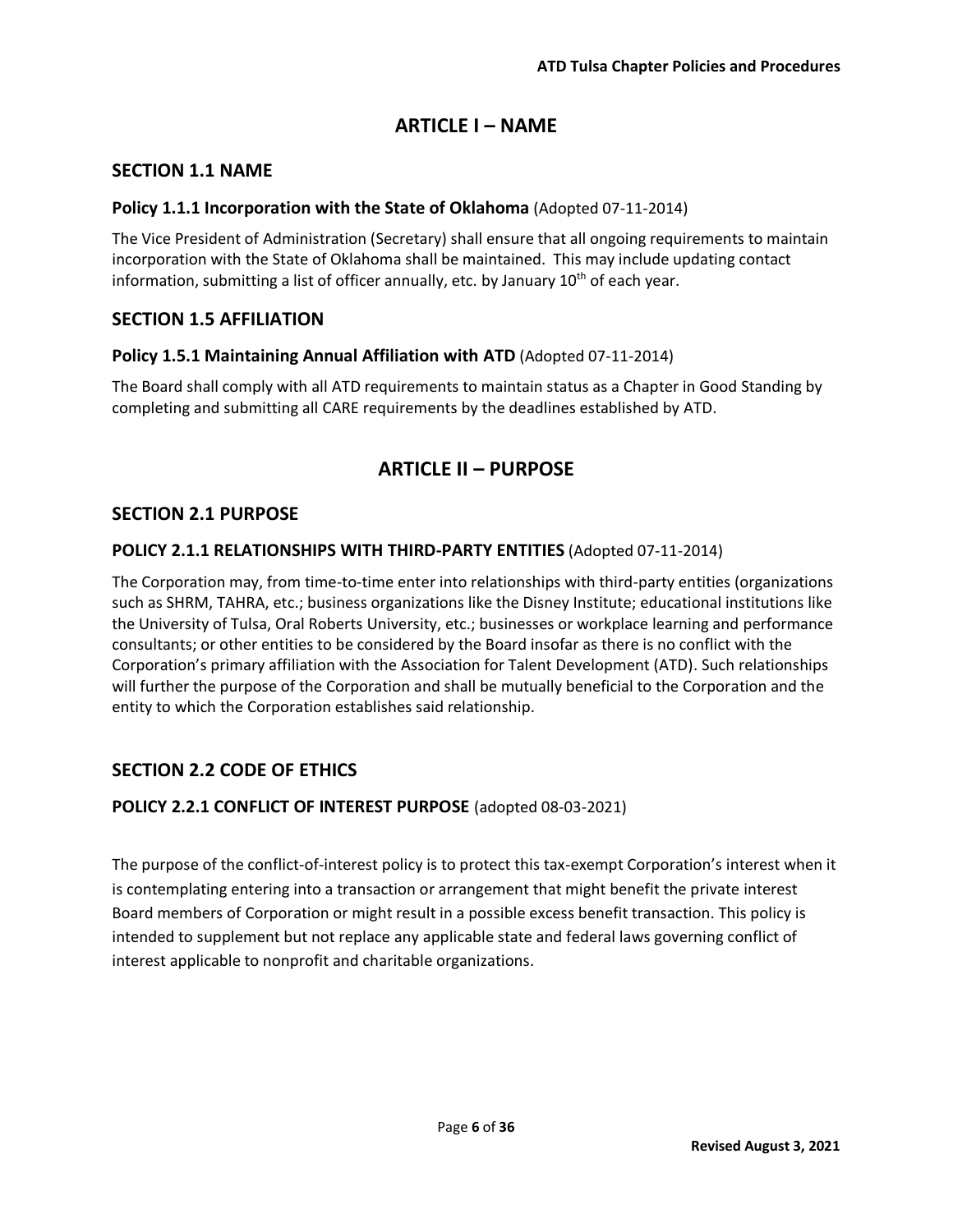# <span id="page-6-0"></span>**SECTION 2.3 DEFINITIONS**

#### <span id="page-6-1"></span>**Policy 2.3.1 Interested Person**

Any board member who has a direct or indirect financial interest, as defined below, is an interested person.

If a person is an interested person with respect to any entity in the network of which the organization is a part, he or she is an interested person with respect to all entities in the network.

#### <span id="page-6-2"></span>**Policy 2.3.2 Financial Interest**

A person has a financial interest if the person has, directly or indirectly, through business, investment, or family,

- A. an ownership or investment interest in any entity with which the Corporation has a transaction or arrangement,
- B. a compensation arrangement with the Corporation or with any entity or individual with which the Corporation has a transaction or arrangement,
- C. a potential ownership or investment interest in, or compensation arrangement with, any entity or individual with which the Corporation is negotiating a transaction or arrangement.

Compensation includes direct and indirect remuneration as well as gifts or favors that are not insubstantial.

A financial interest is not necessarily a conflict of interest. Under Policy 2.2.3.1, a person who has a financial interest may have a conflict of interest only if the appropriate governing board or committee decides that a conflict of interest exists.

# <span id="page-6-3"></span>**SECTION 2.4 PROCEDURES**

#### <span id="page-6-4"></span>**Policy 2.4.1 Duty to Disclose**

In connection with any actual or possible conflict of interest, an interested person must disclose the existence of the financial interest and be given the opportunity to disclose all material facts to the board of directors and members of committees with governing board-delegated powers considering the proposed transaction or arrangement.

## <span id="page-6-5"></span>**Policy 2.4.2 Determining Whether a Conflict of Interest Exists**

After disclosure of the financial interest and all material facts, and after any discussion with the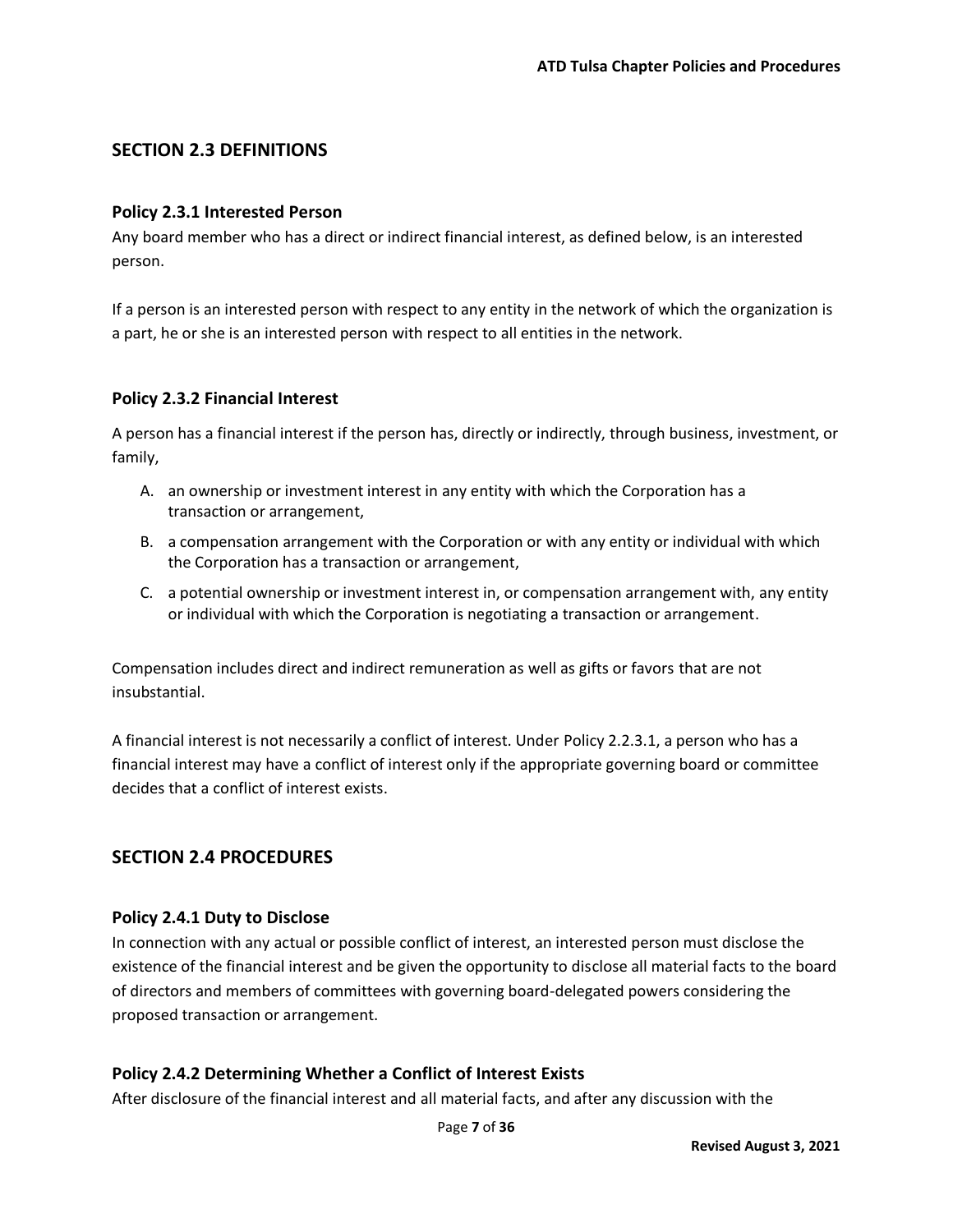interested person, he or she shall leave the governing board or committee meeting while the determination of a conflict of interest is discussed and voted upon. The remaining board or committee members shall decide if a conflict of interest exists.

# <span id="page-7-0"></span>**Policy 2.4.3 Procedures for Addressing the Conflict of Interest**

- A. An interested person may make a presentation at the governing board or committee meeting, but after the presentation, he or she shall leave the meeting during the discussion of, and the vote on, the transaction or arrangement involving the possible conflict of interest.
- B. The chair of the governing board or committee shall, if appropriate, appoint a disinterested person or committee to investigate alternatives to the proposed transaction or arrangement.
- C. After exercising due diligence, the governing board or committee shall determine whether the Corporation can obtain with reasonable efforts a more advantageous transaction or arrangement from a person or entity that would not give rise to a conflict of interest.
- D. If a more advantageous transaction or arrangement is not reasonably possible under circumstances not producing a conflict of interest, the governing board or committee shall determine by a majority vote of the disinterested board members whether the transaction or arrangement is in the Corporation's best interest, for its own benefit, and whether it is fair and reasonable. In conformity with the above determination, the governing board shall make its decision as to whether to enter into the transaction or arrangement.

# <span id="page-7-1"></span>**Policy 2.4.4 Violations of the Conflicts-of-Interest Policy**

- A. If the governing board or committee has reasonable cause to believe a member has failed to disclose actual or possible conflicts of interest, it shall inform the member of the basis for such belief and afford the member an opportunity to explain the alleged failure to disclose.
- B. If, after hearing the member's response and after making further investigation as warranted by the circumstances, the governing board or committee determines the member has failed to disclose an actual or possible conflict of interest, it shall take appropriate disciplinary and corrective action.

# <span id="page-7-2"></span>**Policy 2.4.5 Records of Proceedings**

The minutes of the governing board and all committees shall contain:

the names of the persons who disclosed or otherwise were found to have a financial interest in connection with an actual or possible conflict of interest, the nature of the financial interest, any action taken to determine whether a conflict of interest was present, and the governing board or committee's decision as to whether a conflict of interest in fact existed;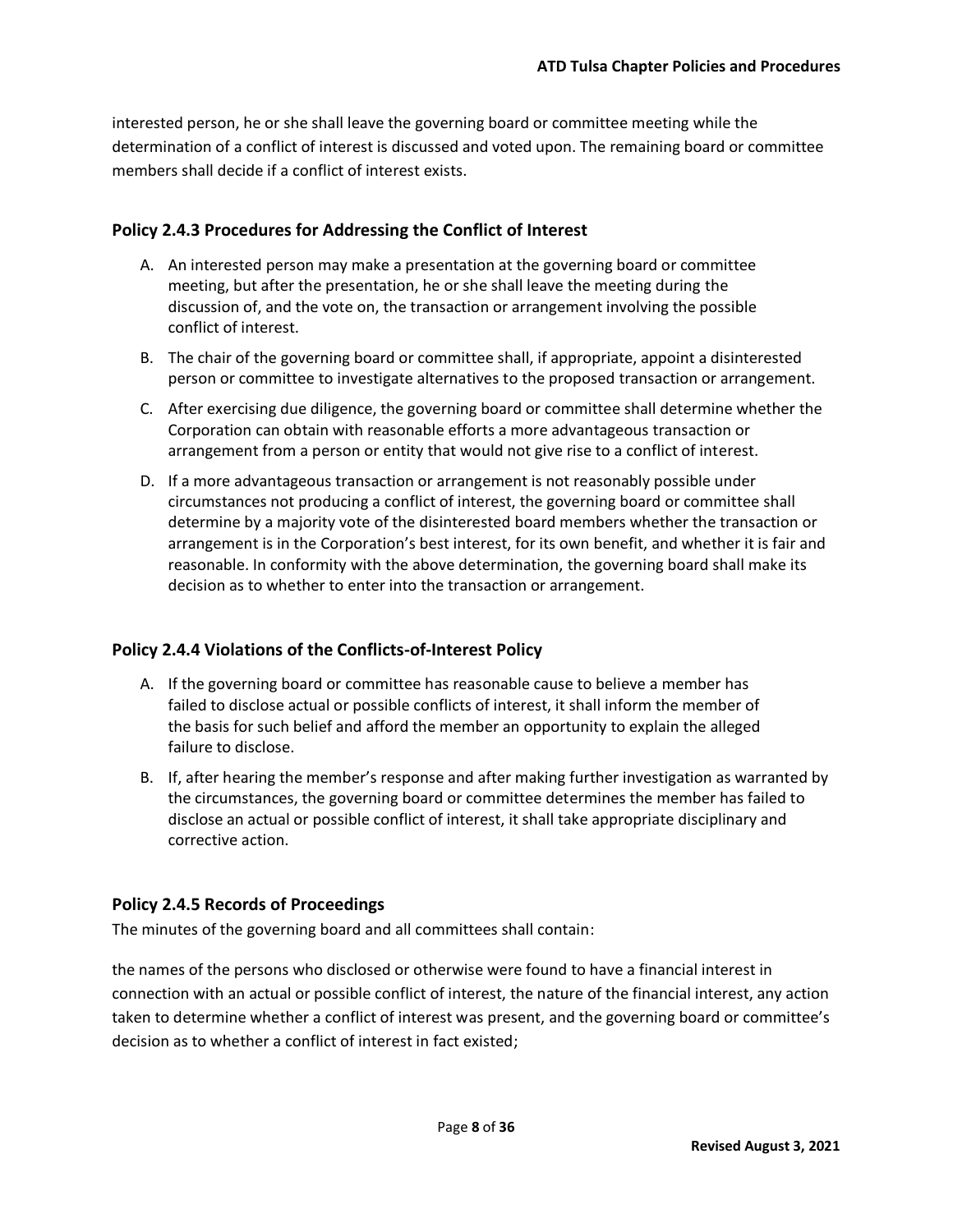the names of the persons who were present for discussions and votes relating to the transaction or arrangement, the content of the discussion, including any alternatives to the proposed transaction or arrangement, and a record of any votes taken in connection with the proceedings.

# <span id="page-8-0"></span>**Policy 2.4.6 Compensation**

- A. A voting member of the governing board who receives compensation, directly or indirectly, from the Corporation for services is precluded from voting on matters pertaining to that member's compensation.
- B. A voting member of any committee whose jurisdiction includes compensation matters and who receives compensation, directly or indirectly, from the Corporation for services is precluded from voting on matters pertaining to that member's compensation.
- C. No voting member of the governing board or any committee whose jurisdiction includes compensation matters and who receives compensation, directly or indirectly, from the Corporation, either individually or collectively, is prohibited from providing information to any committee regarding compensation.
- D. People who receive compensation from the organization, whether directly or indirectly or as employees or independent contractors, are precluded from membership on any committee whose jurisdiction includes compensation matters. No person, either individually or collectively, is prohibited from providing information to any committee regarding compensation.

## <span id="page-8-1"></span>**Policy 2.4.7 Annual Statements**

Each board member shall annually sign a statement that affirms such person:

- has received a copy of the conflict-of-interest policy,
- has read and understands the policy,
- has agreed to comply with the policy,
- understands the Corporation is charitable and in order to maintain its federal tax exemption it must engage primarily in activities that accomplish one or more of its tax-exempt purposes.

## <span id="page-8-2"></span>**Policy 2.4.8 Periodic Reviews**

To ensure the Corporation operates in a manner consistent with charitable purposes and does not engage in activities that could jeopardize its tax-exempt status, periodic reviews shall be conducted. The periodic reviews (to be conducted during the annual risk assessment) shall, at a minimum, include the following subjects:

Whether compensation arrangements and benefits are reasonable, based on competent survey information, and the result of arm's-length bargaining.

Whether partnerships, joint ventures, and arrangements with management organizations conform to the Corporation's written policies, are properly recorded, reflect reasonable investment or payments for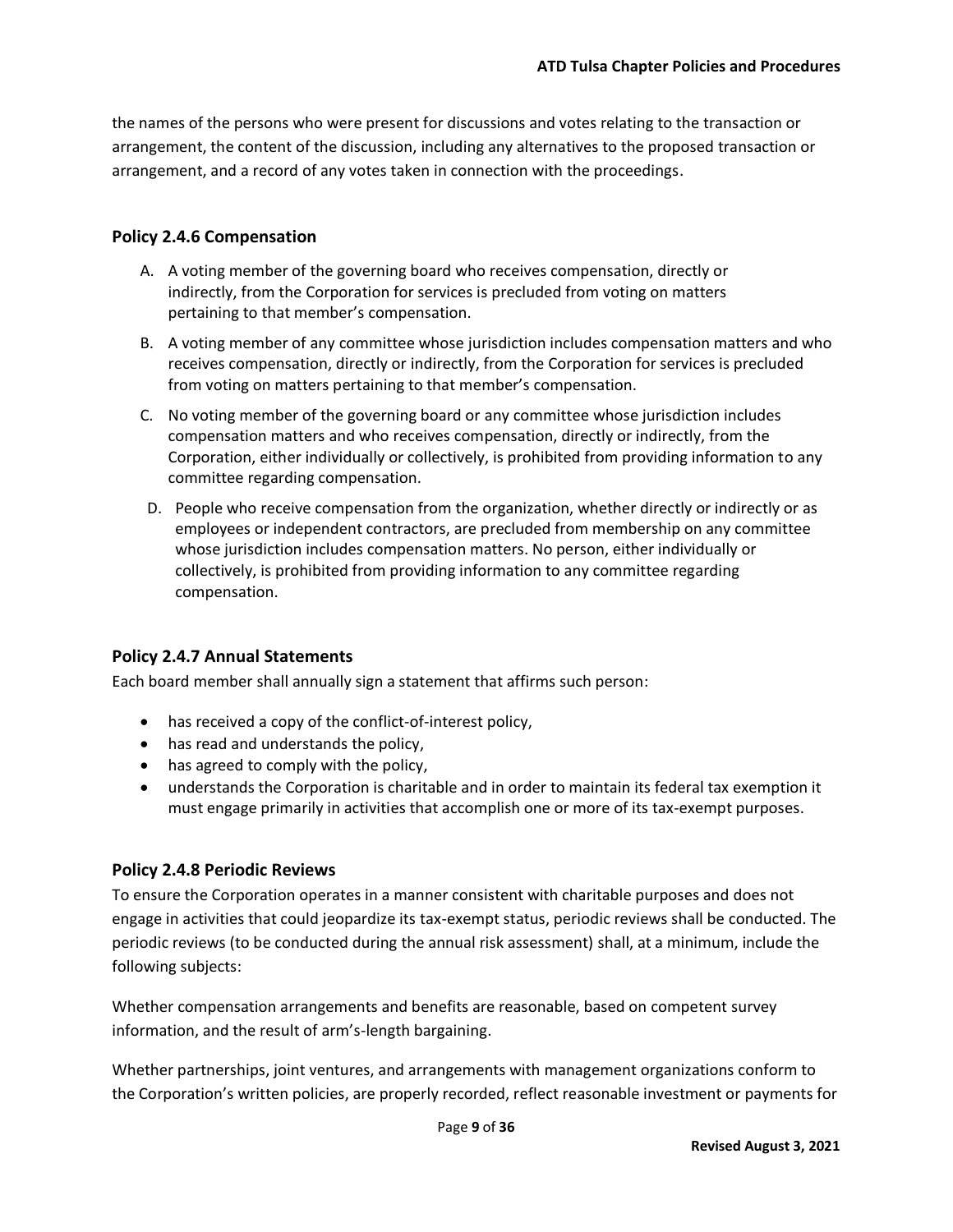goods and services, further charitable purposes, and do not result in inurement, impermissible private benefit, or in an excess benefit transaction.

Ensure that the corporation is in compliance with the annual statements as described in 2.2.4.7 above.

#### <span id="page-9-0"></span>**Policy 2.4.9 Use of Outside Experts**

When conducting the periodic reviews as provided for in Policy 2.4.8, the Corporation may, but need not, use outside advisors. If outside experts are used, their use shall not relieve the governing board of its responsibility for ensuring periodic reviews are conducted.

# <span id="page-9-1"></span>**SECTION 2.5 WHISTLEBLOWER POLICY PURPOSE** (adopted 08-03-2021)

- A. The purpose of the Whistleblower policy is to protect members, board members or volunteers who bring forth credible information on illegal practices or violation of adopted policies.
- B. This Whistleblower Policy is intended to encourage and enable members, board members, or volunteers to raise serious concerns within ATD Tulsa prior to seeking resolution outside the organization.

#### **SECTION 2.5.1 INTRODUCTION**

As representatives of ATD Tulsa, we must practice honesty and integrity in fulfilling our responsibilities and comply with all applicable laws and regulations. Set forth below is ATD Tulsa's policy with respect to reporting good-faith concerns about the legality or propriety of ATD Tulsa's action or plans.

## <span id="page-9-2"></span>**Policy 2.5.1 REPORTING OF CONCERNS**

It is the responsibility of all members, board members or volunteers to comply with ATD Tulsa's Code of Ethics and applicable law and to report violations or suspected violations in accordance with this Whistleblower Policy.

## <span id="page-9-3"></span>**Policy 2.5.2 CONFIDENTIALITY**

ATD Tulsa will treat all communications under this policy in a confidential manner, except to the extent necessary 1) to conduct a complete and fair investigation, or 2) for review of ATD Tulsa operations by ATD Tulsa's board, ATD Tulsa's independent public accountants, and ATD Tulsa's legal counsel.

## <span id="page-9-4"></span>**Policy 2.5.3 RETALIATION**

- A. ATD Tulsa will not permit any negative or adverse actions to be taken against any members, board members or volunteers or individual for making a good-faith report of a possible violation of its Code of Ethics or applicable law, even if the report is mistaken, or against any individual who assists in the investigation of a reported violation.
- B. Retaliation in any form will not be tolerated. Any person who retaliates against someone who has reported a violation in good faith may be subject to discipline up to and including termination of board positions or termination of membership in ATD Tulsa; and/or inability to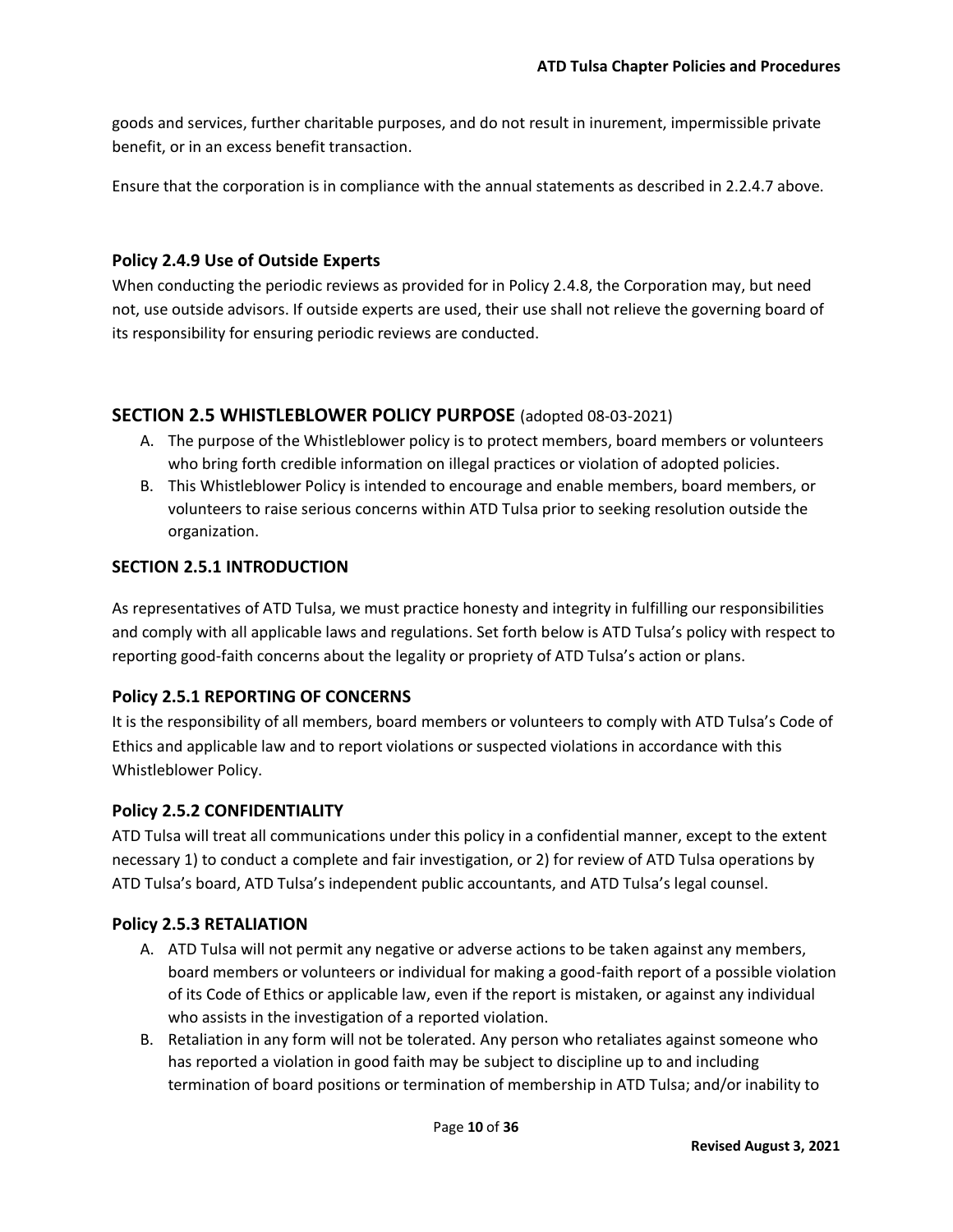hold ATD Tulsa board position or membership for a minimum of two years from date of infraction. After two years, application for membership may be reviewed and/or reinstated by the current ATD Tulsa board.

# <span id="page-10-0"></span>**Policy 2.5.4 HOW TO REPORT CONCERNS OR COMPLAINTS**

- **A.** Board members, members, or volunteers may communicate suspected violations of its Code of Ethics, applicable law, or other wrongdoing or alleged retaliation by contacting any of ATD Tulsa's current board members via the USPS sent to **ATD Tulsa Chapter, P.O. Box 33351, Tulsa, OK 74153.**
- B. If you wish to remain anonymous, it is not necessary that you give your name in any notification.
- C. Whether or not you identify yourself, for a proper investigation to be conducted, please provide ATD Tulsa with as much information as you can, sufficient to do a proper investigation, including the following: 1) where and when the incident occurred, 2) names and titles of the individuals involved, and 3) as much other detail as you can provide.

# <span id="page-10-1"></span>**POLICY 2.5.5 TYPES OF CONCERNS**

- The following is a partial list of the kinds of improprieties that should be reported:
- Supplying false or misleading information on ATD Tulsa's financial or other public documents.
- Illegal acts or questionable conduct involving ATD Tulsa's assets, including outright theft of equipment or cash, fraudulent expense reports, misstatement of any account to any board members or ATD Tulsa's auditors, or any conflict of interest that results in financial harm to ATD Tulsa.
- Destroying, altering, mutilating, concealing, covering up, falsifying, or making a false entry in any records (print or electronic) that may be connected to an official proceeding, in violation of federal or state law or regulations.
- Altering, destroying, or concealing a document, or attempting to do so, with the intent to impair the document's availability for use in an official proceeding or otherwise obstruction, influencing, or impeding any official proceeding, in violation of federal or state law or regulations.
- Embezzling, self-dealing, private inurement (i.e., ATD Tulsa earnings inuring [familiarizing] to the benefit of a director, officer, board member, member, or volunteer) and private benefit (i.e., ATD Tulsa assets being used by anyone in the organization for personal gain or benefit.)
- Deliberately paying for goods or services that are not rendered or delivered.
- Using remarks or actions of a sexual nature that are not welcome and are likely to be viewed as personally offensive, including sexual flirtations; unwelcome physical or verbal advances; sexual propositions; verbal abuse of a sexual nature; the display of sexually suggestive objects, cartoons, or pictures; and physical contact of a sexual or particularly personal nature.
- Using epithets, slurs, negative stereotyping, and threatening, intimidating, or hostile acts that relate to race, color, religion, gender, national origin, age, disability, sexual orientation, gender identify or veteran status.
- Circulating or posting written or graphic material in the ATD Tulsa meeting space or on social media, or any other type of digital communication, such as email or virtual platforms, that denigrates or shows hostility or aversion toward an individual or group because of race, color, religion, sexual orientation, gender, gender identity, nationality, age, disability, or veteran status.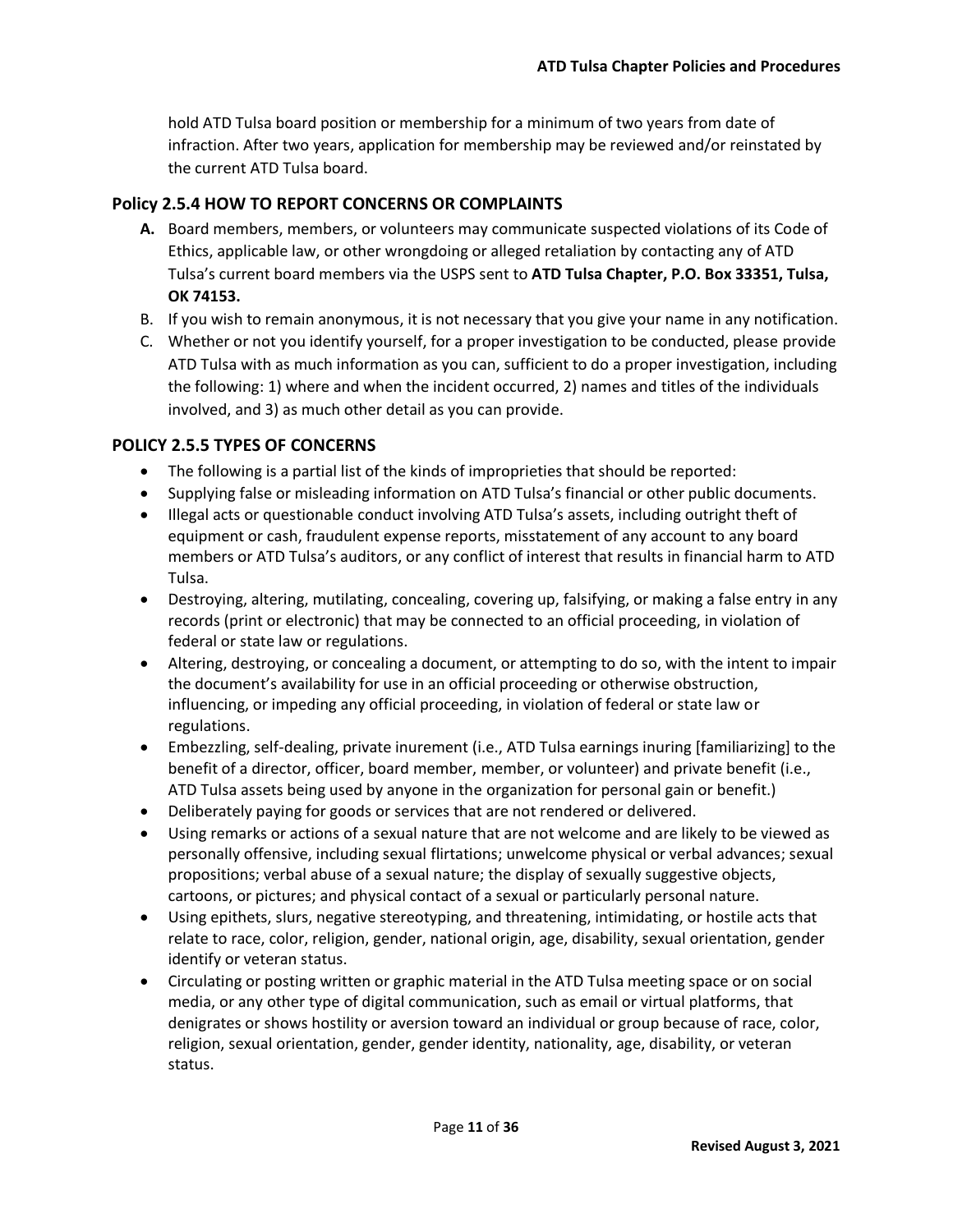- Discriminating against a member, board member, or volunteer due to a person's race, color, religion, sexual orientation, gender identity, national origin, age, physical or mental impairment, or veteran status.
- Violating any or all of ATD Tulsa's Bylaws and Policies and Procedures.
- Facilitating any of the above or similar actions.
- <span id="page-11-0"></span>• Concealing any of the above or similar actions.

# **ARTICLE III - MEMBERSHIP**

# <span id="page-11-1"></span>**SECTION 3.4 STUDENT MEMBERS**

## <span id="page-11-2"></span>**Policy 3.4.1 – Student Member Eligibility** (Adopted 07-11-2014)

To be eligible for Student Membership, the individual must be attending a degree-granting college or university full-time which shall be defined as being enrolled in 12 hours per semester undergraduate, or 9 hours per semester graduate to receive the student discount. Documentation of hours must be provided to the Membership Vice President prior to Student Membership status being granted.

## <span id="page-11-3"></span>**Policy 3.6.1 National Membership** (Joint Member) Levels (Adopted 07-11-2014)

The Board shall ensure that Joint Membership levels achieve or exceed the requirements established by ATD CARE Requirements in order to maintain affiliation with the Association for Talent Development (ATD).

## <span id="page-11-4"></span>**SECTION 3.9 MEMBERSHIP FEES**

#### <span id="page-11-5"></span>**Policy 3.9.1 Categories of Membership.** (Adopted 05-05-2017) (Effective 01-01-2018)

There shall be four (4) categories of ATD Tulsa Chapter membership. Those categories shall be: Associate Membership (Chapter Member Only); Power Membership (National and Chapter Member); Associate Student Membership (Chapter Member Only); Power Student Membership (National and Chapter Member).

#### <span id="page-11-6"></span>**Policy 3.9.2 Associate Membership fees** (Adopted 12-01-2017) (Effective 01-01-2018)

Associate Membership fees shall be \$50 annually.

<span id="page-11-7"></span>**Policy 3.9.3 Power Membership fees** (Adopted 05-05-2017) (Effective 01-01-2018)

Power Membership fees shall be \$50 annually to the chapter, and shall require verification of National Membership for this fee to be applicable.

## <span id="page-11-8"></span>**Policy 3.9.4 Associate Student Membership fees** (Adopted 05-05-2017) (Effective 01-01-2018)

Student Membership fees shall be \$25 annually. Student membership will be granted pursuant to Policy 3.4.1 and payment of membership fees.

<span id="page-11-9"></span>**Policy 3.9.5 Power Student Membership fees** (Adopted 05-05-2017) (Effective 01-01-2018)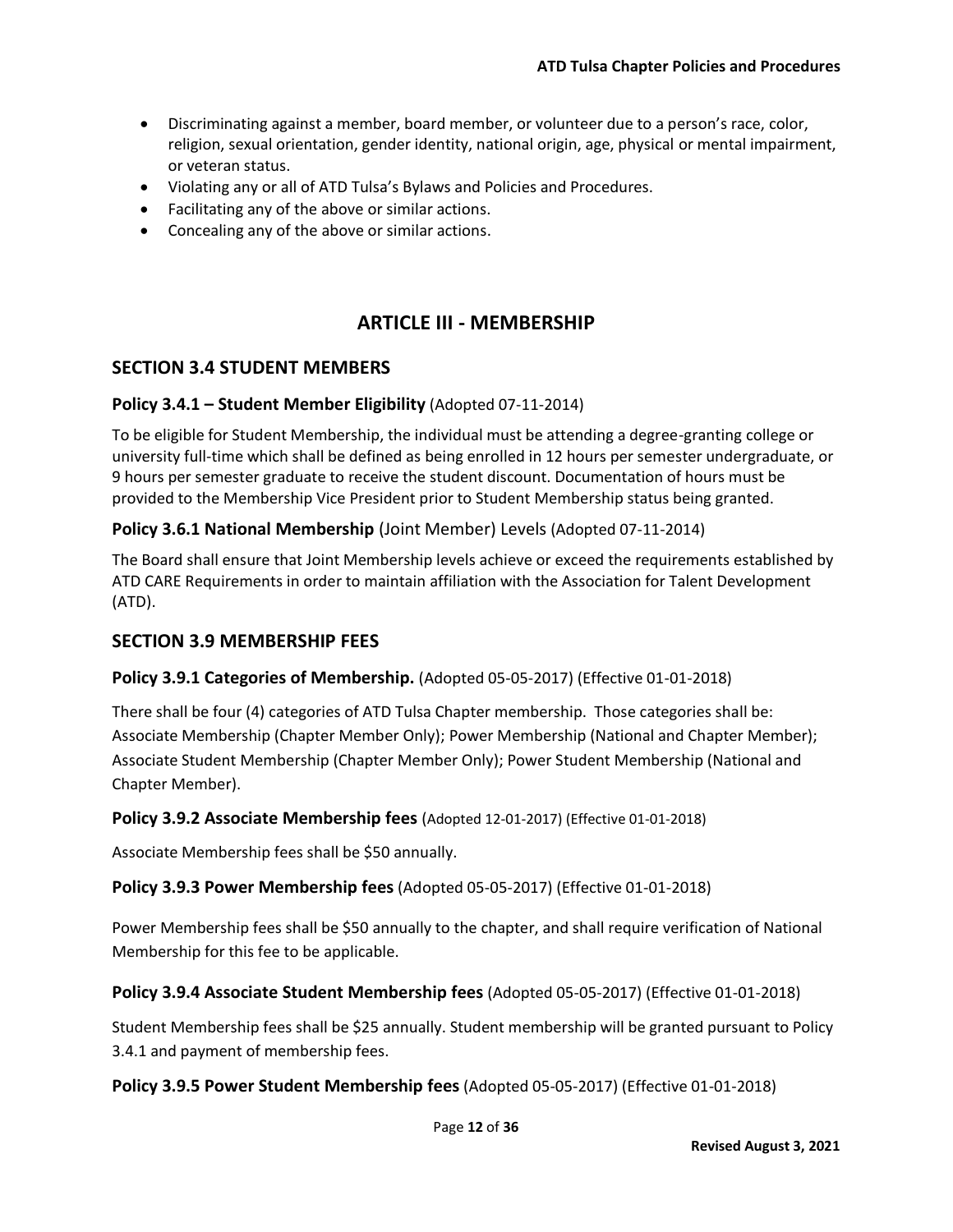Student Membership fees shall be \$25 annually. Student membership will be granted pursuant to Policy 3.4.1 and payment of membership fees. Power Student Member status shall require verification of National Membership for this fee to be applicable.

## <span id="page-12-0"></span>**Policy 3.9.6 Business membership fees** (Adopted 05-05-2017) (Effective 01-01-2018)

Business membership fees shall be established at a later date.

#### <span id="page-12-1"></span>**Policy 3.9.7 Associate Membership renewals** (Adopted 12-01-2017) (Effective 01-01-2018)

Associate Membership renewals shall be \$50 annually and are due by the anniversary date of the previous membership fee payment.

#### <span id="page-12-2"></span>**Policy 3.9.8 Power Membership renewals** (Adopted 05-05-2017) (Effective 01-01-2018)

Power Membership renewals shall be \$50 annually and are due by the anniversary date of the previous membership fee payment, and shall require verification of National Membership for this fee to be applicable.

#### <span id="page-12-3"></span>**Policy 3.9.9 Associate Student Membership renewals** (Adopted 05-05-2017) (Effective 01-01-2018)

Associate Student Membership renewals shall be \$25 annually and are due by the anniversary date of the previous membership fee payment, and are subject to policy 3.4.1.

#### <span id="page-12-4"></span>**Policy 3.9.10 Power Student Membership renewals** (Adopted 05-05-2017) (Effective 01-01-2018)

Power Student Membership renewals shall be \$25 annually and are due by the anniversary date of the previous membership fee payment, are subject to policy 3.4.1, and shall require verification of National Membership for this fee to be applicable.

#### <span id="page-12-5"></span>**Policy 3.9.11 Business membership renewals** (Adopted 07-11-2014)

Business membership renewals shall be established at a later date and due annually by the anniversary dates of the previous membership fee payment.

## <span id="page-12-6"></span>**SECTION 3.12 VOTING**

## <span id="page-12-7"></span>**POLICY 3.12.1 ELECTRONIC VOTING**

To facilitate equal access to all members, voting by the membership shall be conducted electronically. This includes elections of officers; amendments to the Bylaws; and any other item of business requiring consideration by the membership.

#### **PROCEDURE 3.12.1.1 ELECTRONIC VOTING PROCESS**

- A. The Board of Directors may appoint a member of the board to serve as the administrator of its Survey Monkey account for the purposes of electronic voting.
	- 1. The duly appointed board member may select a committee from members of the board to assist with the electronic voting process.
- B. The ATD Tulsa chapter shall use its Survey Monkey account to create voting ballots.
- C. A customized link to the electronic ballot shall be sent via electronic mail (email) to the email address on file for each Member in Good Standing.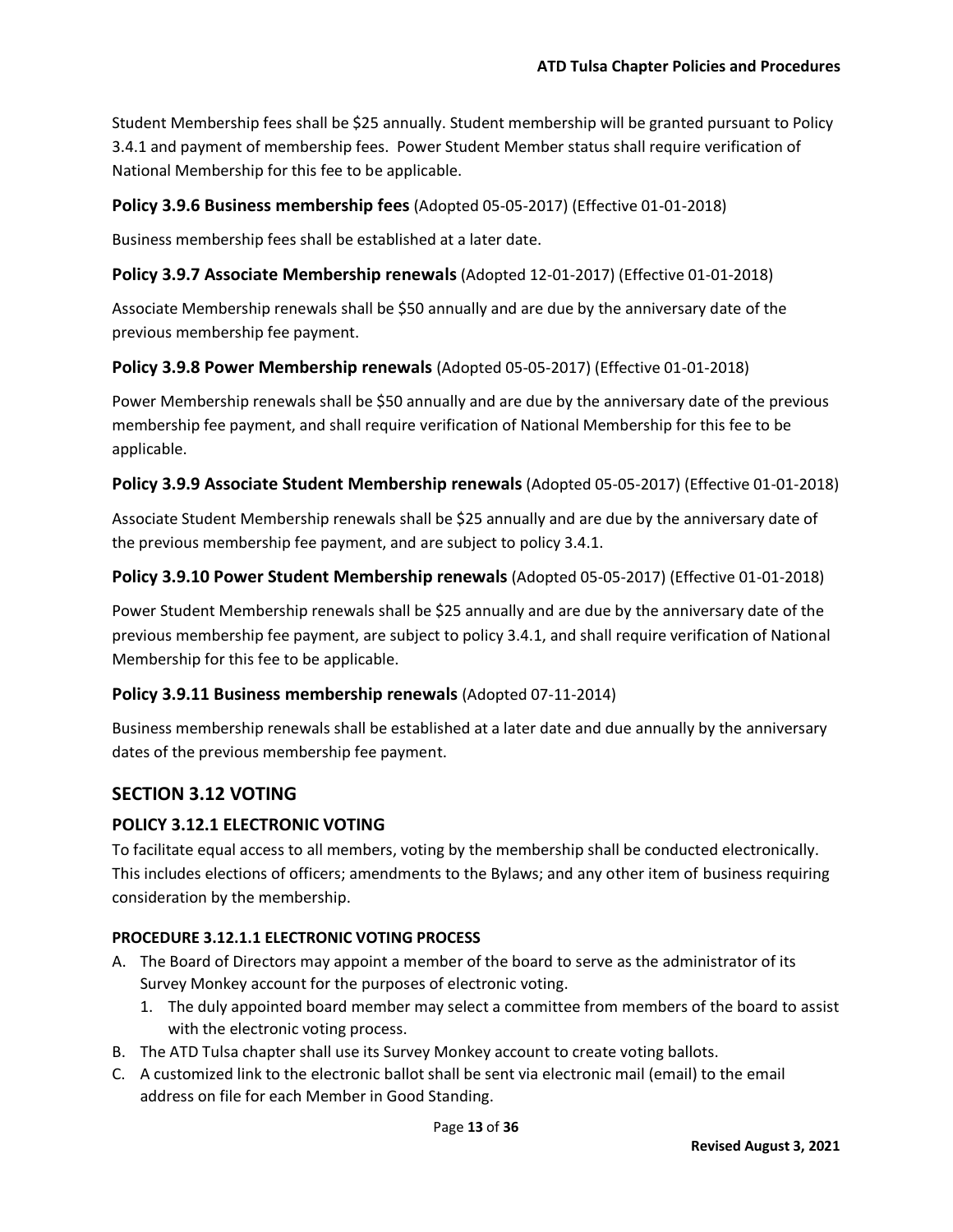- D. Each Member in Good Standing shall be limited to a single vote for each office or issue under consideration.
- E. The link to the electronic ballot shall have a set period at which the link is no longer active and no further voting is permitted.
- F. The voting data collected shall not include the member's name nor IP Address.
- G. The President shall have administrative rights to the application used to create, send, store, retrieve and report on the results of the voting. Results of the voting (a report) shall be secured by the President after the voting period has ended.
	- 1. Election results shall be provided to the members of the Elections Committee.
		- a. The Elections Committee shall count and certify the results to the Board of Directors.
		- b. The Board of Directors shall announce the results to all members via email and by posting the results on the tdtulsa.org website.
	- 2. Bylaw Amendment results shall be provided to the Board of Directors who shall count and certify the results at a meeting of the Board of Directors at which a quorum is established.
		- a. The Board of Directors shall announce the results to all members via email and by posting the results on the tdtulsa.org website.

# <span id="page-13-0"></span>**POLICY 3.12.2 VOTING PERIOD FOR ELECTIONS**

There shall be a specific period in which members shall be able to cast their votes for candidates seeking election to an ATD Tulsa office. The voting window shall be eight (8) days. The final day of voting shall be no less than four (4) days prior to the August meeting of the Board of Directors.

# <span id="page-13-1"></span>**POLICY 3.12.3 VOTING PERIOD FOR BYLAW AMENDMENTS**

There shall be a specific period in which members shall be able to cast their votes for proposed amendments to the Bylaws of the Corporation. The voting window shall be eight (8) days. The final day of voting shall be no less than four (4) days prior to a meeting of the Board of Directors.

# **ARTICLE V – BOARD OF DIRECTORS**

## <span id="page-13-3"></span><span id="page-13-2"></span>**SECTION 5.8 DUTIES AND RESPONSIBILITIES**

## <span id="page-13-4"></span>**Policy 5.8.1 email Policy** (Adopted 3/2/18)

Electronic mail (email) is the primary communication and awareness method within the ATD Tulsa Board of Directors. Misuse of email can pose many legal, privacy and security risks, thus it is important for users to understand the appropriate use of electronic communications.

## <span id="page-13-5"></span>**Policy 5.8.2 email Policy Purpose** (Adopted 3/2/18)

The purpose of this email policy is to ensure the proper use of the ATD Tulsa Chapter email system and make users aware of what the ATD Tulsa Chapter deems as acceptable and unacceptable use of its email system. This policy outlines the minimum requirements for use of the ATD Tulsa Chapter email system.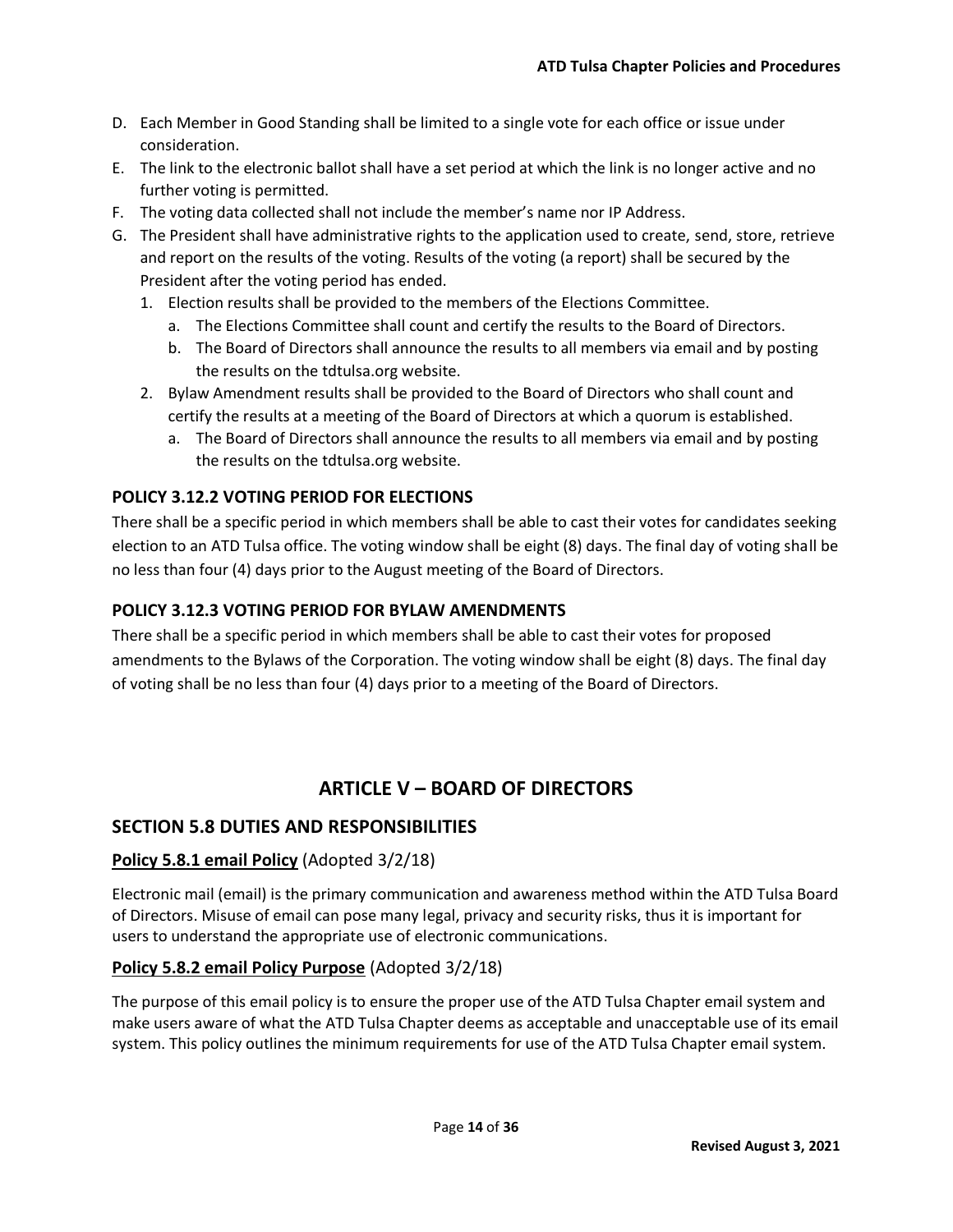# <span id="page-14-0"></span>**Policy 5.8.3 Scope of email Policy** (Adopted 3/2/18)

This policy covers appropriate use of any email sent from an ATD Tulsa Chapter email address and applies to all ATD Tulsa Board Members operating on behalf of the ATD Tulsa Chapter.

## <span id="page-14-1"></span>**Policy 5.8.4 email Usage** (Adopted 3/2/18)

- A. All use of email must be consistent with ATD Tulsa Chapter policies and procedures of ethical conduct, safety, compliance with applicable laws and proper business practices.
- B. ATD Tulsa Chapter email accounts should be used primarily for chapter-related purposes. Personal communication is permitted on a limited basis. Non-ATD Tulsa Chapter related commercial uses are prohibited.
- C. All email generated or received within the ATD Tulsa Chapter email system must be retained. Nothing shall be deleted.
- D. The ATD Tulsa Chapter email system shall not to be used for the creation or distribution of any disruptive or offensive messages, including offensive comments about race, gender, hair color, disabilities, age, sexual orientation, pornography, religious beliefs and practice, political beliefs, or national origin. Board members who receive any emails with this content from any ATD Tulsa Chapter email account should report the matter to the VP of Administration immediately.
- E. Users are prohibited from using corporate or third-party email systems and storage servers to conduct ATD Chapter business. This includes company accounts, personal accounts, and third-party systems such as Google, Yahoo, and MSN Hotmail etc. to conduct ATD Tulsa Chapter business, to create or memorialize any binding transactions, or to store or retain email on behalf of the ATD Tulsa Chapter. Such communications and transactions should be conducted through proper channels using ATD Tulsa Chapter approved documentation.
- F. Users are prohibited from automatically forwarding ATD Tulsa Chapter email to a third-party email system with the exception of notification that an email has been received.
- G. Individual messages which are forwarded externally by the user must not contain ATD Tulsa Chapter information deemed to be confidential or proprietary.
- H. ATD Tulsa Chapter board members shall have no expectation of privacy in anything they store, send or receive on the ATD Tulsa Chapter's email system.
- I. ATD Tulsa Chapter may monitor messages without prior notice.

## <span id="page-14-2"></span>**Policy 5.8.5 email Policy Compliance** (Adopted 3/2/18)

- A. The ATD Tulsa Board of Directors will verify compliance to this policy through various methods, including monitoring messages without prior notice.
- B. Upon approval of this policy, the members of the 2018 Board of Directors will provide the password to their account to the VP of Administration. If a board member changes their password during their term, they are to provide their new password to the VP of Administration immediately.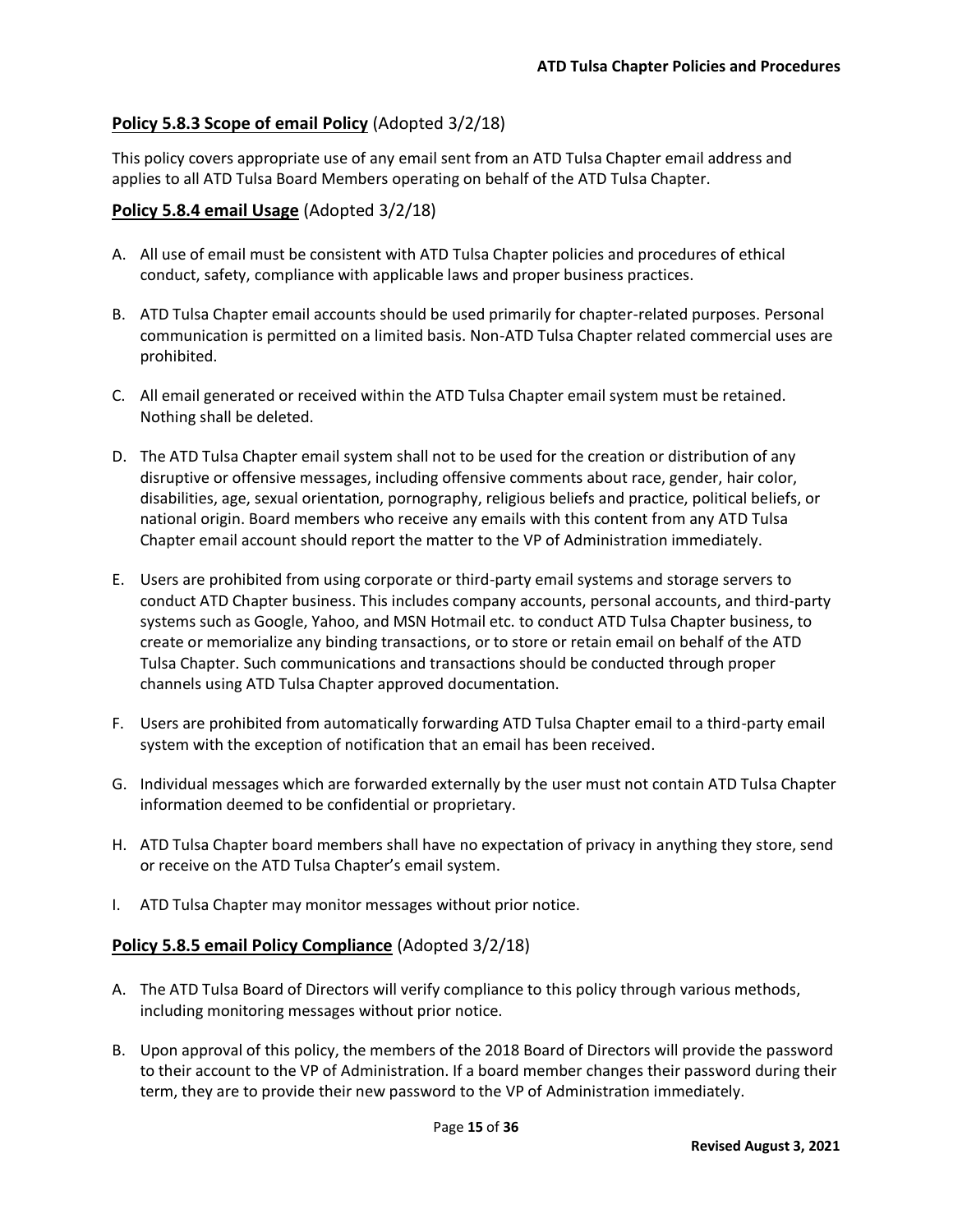- C. Beginning with the 2019 Board of Directors, the email administrator will set the passwords for the new board members and will provide those passwords to the incoming board members. Board members must use their assigned password during their term. If a password needs to be changed, board members should contact the VP of Administration to obtain a new password.
- D. The VP of Administration shall maintain passwords for all email accounts in a safe and secure manner.
- E. Any exception to this policy must be approved by the ATD Tulsa Board of Directors in advance.
- F. A board member found to have violated this policy may be subject to disciplinary action, up to and including removal from office.

# **Policy 5.8.6 Document Retention and Destruction Policy Purpose** (adopted 8/3/21)

To ensure ATD Tulsa functions in compliance with the expectations of governmental, legal, and ATD requirements regarding document retention and destruction.

# **Policy 5.8.7 Specific and General Policies Relative to Document Retention and Destruction** (adopted 8/3/21)

**Procedure 5.8.7.1** General Guidelines.

Documents must be digitized and retained in ATD Tulsa Chapter's virtual storage space.

| <b>Type of Document</b>                             | <b>Minimum Requirement</b> |
|-----------------------------------------------------|----------------------------|
| Accounts payable journals and checks                | 7 years                    |
| Accounts receivable journals                        | 7 years                    |
| Annual financial statements and audits              | Permanently                |
| <b>Bank statements</b>                              | 3 years                    |
| Board meeting minutes                               | Permanently                |
| Emails                                              | Permanently                |
| Insurance policies (expired)                        | Permanently                |
| Membership records                                  | 3 complete years           |
| Organizational documents (charters, bylaws, etc.)*  | Permanently                |
| Payroll records                                     | 7 years                    |
| Supporting documentation (such as paid invoices and | 3 complete years           |
| cash receipts)                                      |                            |
| Tax returns Permanently                             | Permanently                |

*\* ATD Chapter Services maintains an electronic archive of chapter organizational documents.* 

#### **Procedure 5.8.7.2 Exception for Litigation-Relevant Documents**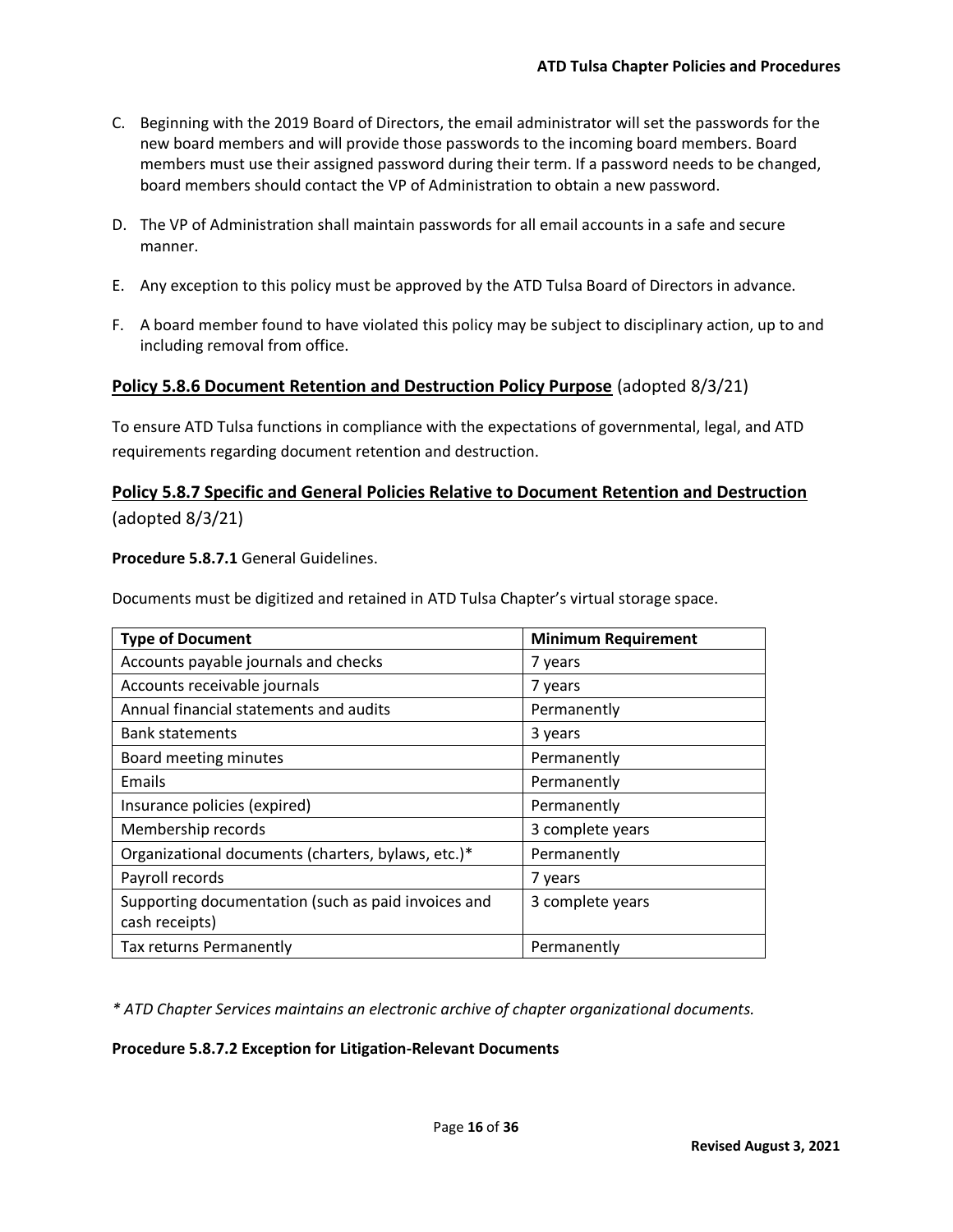<span id="page-16-0"></span>If the chapter is in litigation or under investigation by the IRS or state authorities, no records should be discarded until the investigation or litigation is concluded.

# **ARTICLE VI - ELECTIONS**

# <span id="page-16-1"></span>**SECTION 6.1 NOMINATIONS**

## <span id="page-16-2"></span>**Policy 6.1.1: Definition of a Candidate** (Adopted 07-11-2014)

"Candidate" shall be defined as any person seeking nomination to an elected ATD Tulsa Board Position. To be eligible for consideration, the candidate must be a joint member (a member of the Corporation and of the Association for Talent Development), or agree to become a joint member before the term of office shall commence, and maintain joint membership through their term of office.

# <span id="page-16-3"></span>**Policy 6.1.2: Definition of a Nominee** (Adopted 07-11-2014)

"Nominee" shall be defined as a Candidate who is a current "Member in Good Standing" as defined by Article III - Membership, Sections 3.4 and 3.5. To be eligible for office, the nominee must be a joint member (a member of the Corporation and of the Association for Talent Development), or agree to become a joint member before the term of office shall commence, and maintain joint membership through their term of office.

# **ARTICLE X - VICE PRESIDENT OF FINANCE**

# <span id="page-16-5"></span><span id="page-16-4"></span>**SECTION 10.1 DUTIES AND RESPONSIBLITIES**

# <span id="page-16-6"></span>**Policy 10.1.1 Annual Budget** (Adopted 07-11-2014)

The Vice President of Finance (Treasurer) shall work with other board members to prepare an annual budget for the next calendar year to be submitted by October 30 for review and board approval.

# <span id="page-16-7"></span>**Policy 10.1.2 Maintain ATD Tulsa Financial Summary Reports** (Adopted 07-11-2014)

The Vice President of Finance (Treasurer) shall cause current summary copies of ATD Tulsa financial reports to be posted on the chapter web site for access by all visitors.

## <span id="page-16-8"></span>**Policy 10.1.3 Maintain ATD Tulsa Financial Detail Reports** (Adopted 07-11-2014)

The Treasurer shall cause current detail copies of ATD Tulsa financial reports to be posted on the chapter web site for access by ATD Tulsa members only.

# **ARTICLE XI - VICE PRESIDENT OF ADMINISTRATION**

# <span id="page-16-10"></span><span id="page-16-9"></span>**SECTION 11.1 DUTIES AND RESPONSIBILITIES**

<span id="page-16-11"></span>**Policy 11.1.1 Maintain Bylaws and Policies** (Adopted 07-11-2014)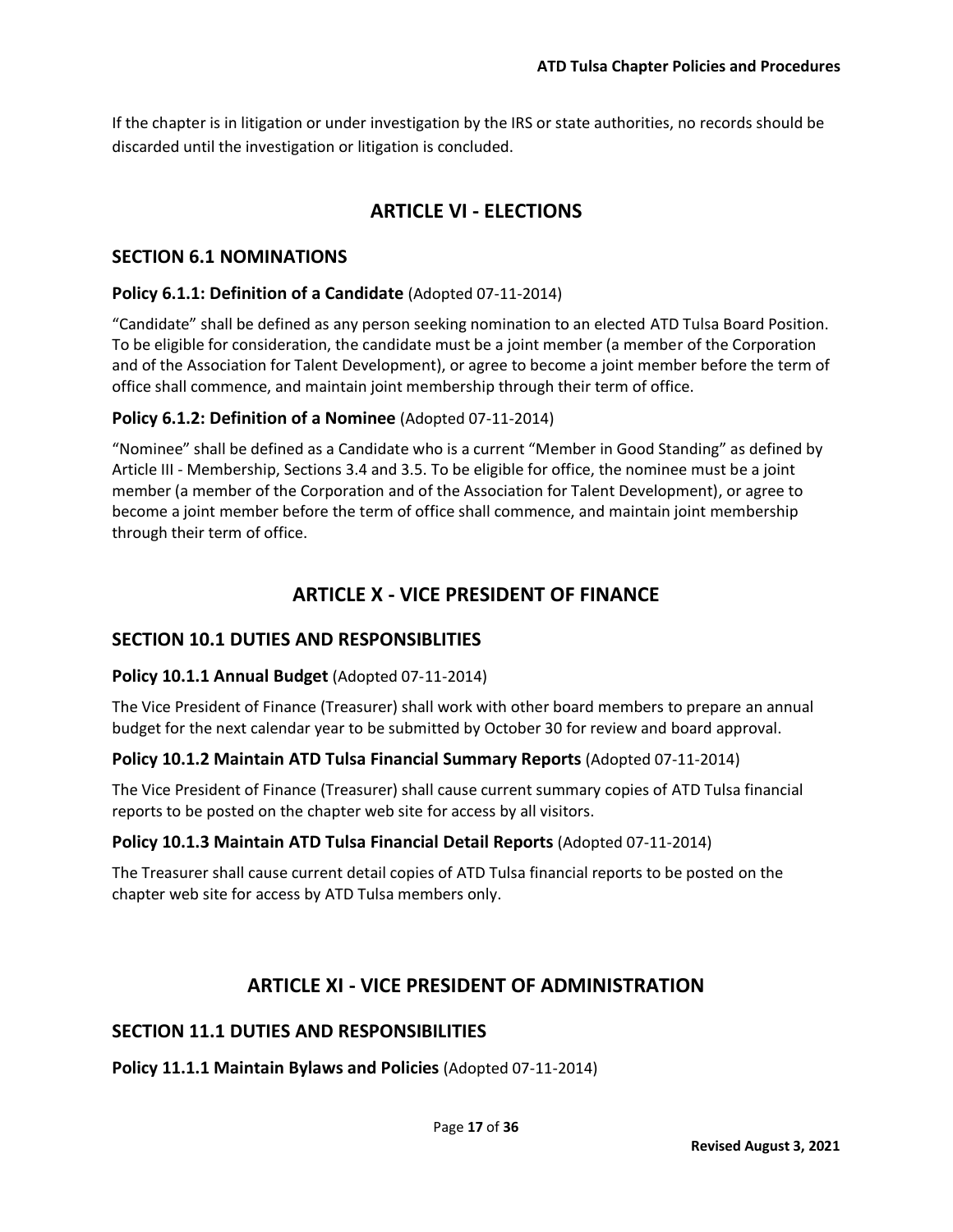The Vice President of Administration (Secretary) shall cause current copies of ATD Tulsa Bylaws and Policies to be posted on the chapter web site for access by all site visitors.

# <span id="page-17-0"></span>**Policy 11.1.2 Maintain Minutes** (Adopted 07-11-2014)

The Vice President of Administration (Secretary) shall cause minutes of Board Meetings and minutes of Membership Meetings to be posted on the chapter web site for access by all site visitors.

# <span id="page-17-1"></span>**Policy 11.1.3 Retrieving Mail; Opening Mail; Distributing Mail** (Adopted 07-11-2014)

The Vice President of Administration, or their designee, shall visit the Corporation's Post Office Box prior to each scheduled Board Meeting and prior to each scheduled monthly program meeting to retrieve mail. The Vice President of Administration, or their designee, shall open mail received, and determine to which officer of the Corporation the incoming mail should be given. The Vice President of Administration, or their designee, shall give the incoming mail to the appropriate officer of the Corporation at the next available opportunity. A log shall be maintained listing all mail received, a generic description of the content, and the person to whom the mail was distributed. The log shall be posted to the Board work area on the Corporation's web site.

# **ARTICLE XII – VICE PRESIDENT OF MEMBERSHIP**

# <span id="page-17-3"></span><span id="page-17-2"></span>**SECTION 12.1 – DUTIES AND RESPONSIBILITIES**

## <span id="page-17-4"></span>**Policy 12.2.1 Chapter Member Summary List** (Adopted 07-11-2014)

The Vice President of Membership shall cause a summary list of all current Regular Members in Good Standing and Student Members in Good Standing to be posted on the chapter web site for access by all visitors.

## <span id="page-17-5"></span>**Policy 12.2.2 – Chapter Member Detailed Contact List** (Adopted 07-11-2014)

<span id="page-17-6"></span>The Vice President of Membership shall cause a detailed contact list of Regular Members in Good Standing and Student Members in Good Standing to be posted on the chapter web site for access by ATD Tulsa members only.

# **ARTICLE XIII – VICE PRESIDENT OF MARKETING**

## <span id="page-17-7"></span>**SECTION 11.1 – DUTIES AND RESPONSIBILITIES**

## <span id="page-17-8"></span>**Policy 11.1.1 – Job Postings on the ATD Tulsa Chapter Web Site** (Adopted 04-01-2015)

As a service to the Talent Development community within Northeast Oklahoma, we will provide companies or organizations seeking talent development professionals the ability to post job notices or advertisements on our website with the following stipulations:

- A. The Vice President of Marketing will be the primary point of contact and will be responsible for posting and removing these notices;
- B. Notices must be for positions related to Training, Talent, and Organizational Development. This may include Human Resource positions. Positions should have some relation to skills contained within the ATD Competency Model;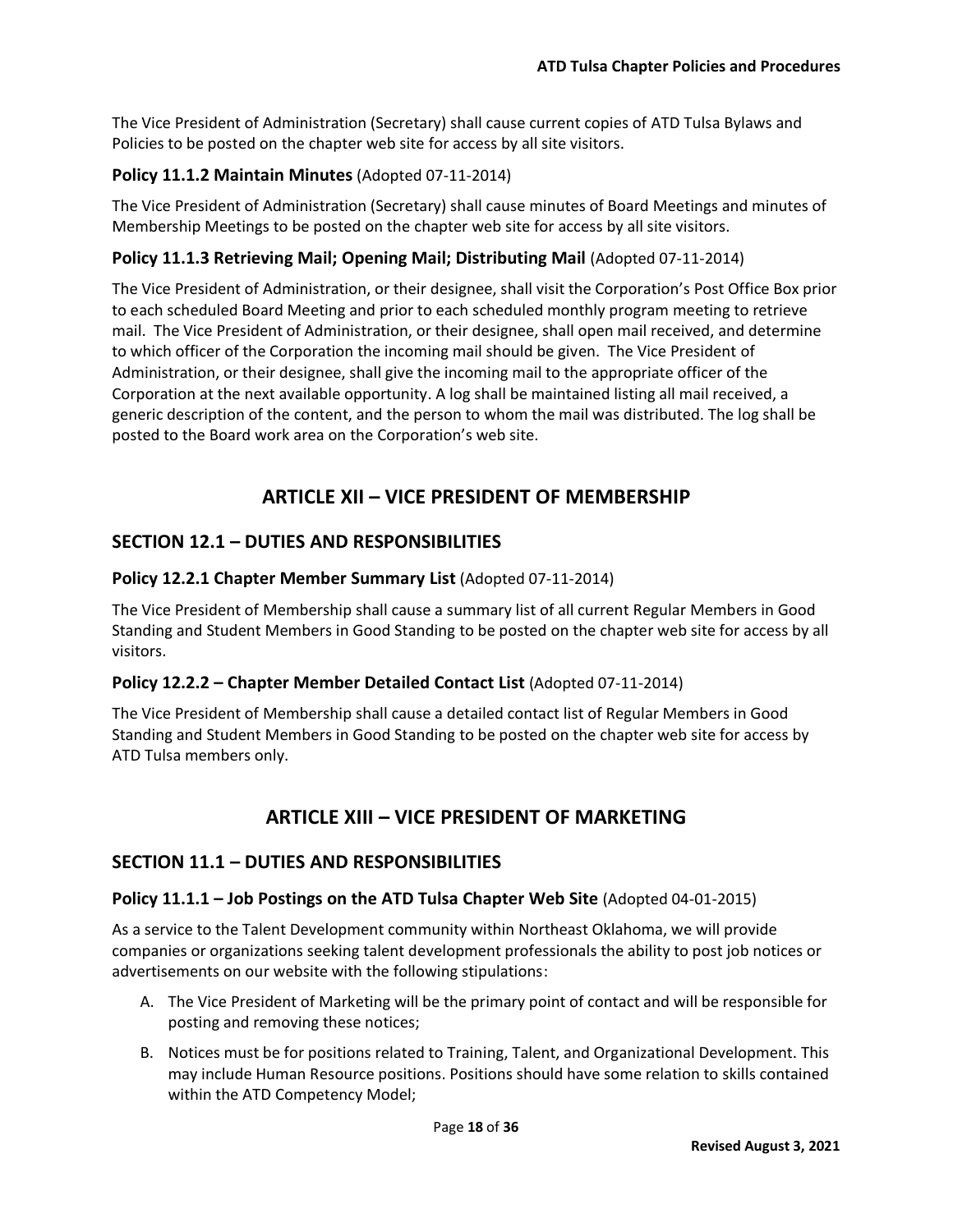- C. These notices will be posted for a maximum of 30 days or for the duration of the posting, whichever is shorter. Extensions may be requested beyond 30 days with the approval of the Vice President of Marketing;
- D. Postings must contain a link for applicants to apply and a general disclaimer must be posted on the webpage releasing ATD Tulsa or ATD International of any obligation or responsibility;
- E. Terms and conditions will be posted on the ATD Tulsa Website.

# **ARTICLE XV – VICE PRESIDENT OF ACCOMMODATIONS**

# <span id="page-18-1"></span><span id="page-18-0"></span>**SECTION 15.1 DUTIES AND RESPONSIBILITIES**

#### <span id="page-18-2"></span>**Policy 15.1.1 Securing Venues** (Adopted 07-11-2014)

The VP of Accommodations shall locate venues and establish contracts for all monthly programs. The VP of accommodations shall work with the Programming Team for all special events locations.

#### <span id="page-18-3"></span>**Policy 15.1.2 Venue Contract Review and Approval** (Adopted 07-11-2014)

Once the venue is determined, the VP of Accommodations must present the location to the board and gain approval before signing any contracts.

#### <span id="page-18-4"></span>**Policy 15.1.3 Reporting Number of Attendees and Meals to Venue** (Adopted 07-11-2014)

The VP of Accommodations shall report to the venue, based on the contract, prior to the event, the number of meals purchased, and the number of non-meals purchase.

#### <span id="page-18-5"></span>**Policy 15.1.5** (Adopted 07-11-2014)

The VP of Accommodations shall assure that the programs occur with minimal associated costs by following current procedures.

#### <span id="page-18-6"></span>**Policy 15.1.6 Member and Guest Identification** (Adopted 07-11-2014)

The VP of Accommodations shall create name tags for all scheduled attendees. The name tags are recycled from events.

#### <span id="page-18-7"></span>**Policy 15.1.7 Accommodations Procedures** (Adopted 07-11-2014)

The Vice President of Accommodations shall establish and follow documented procedures to successfully assist in each event.

#### *Procedure 15.1.7.1* The day of event prior to event:

- Print two copies of the attendees. One is for the treasurer and one is for notes at the door.
	- o Include:
		- First Name
		- Last Name
		- Amount Due
		- Place for notes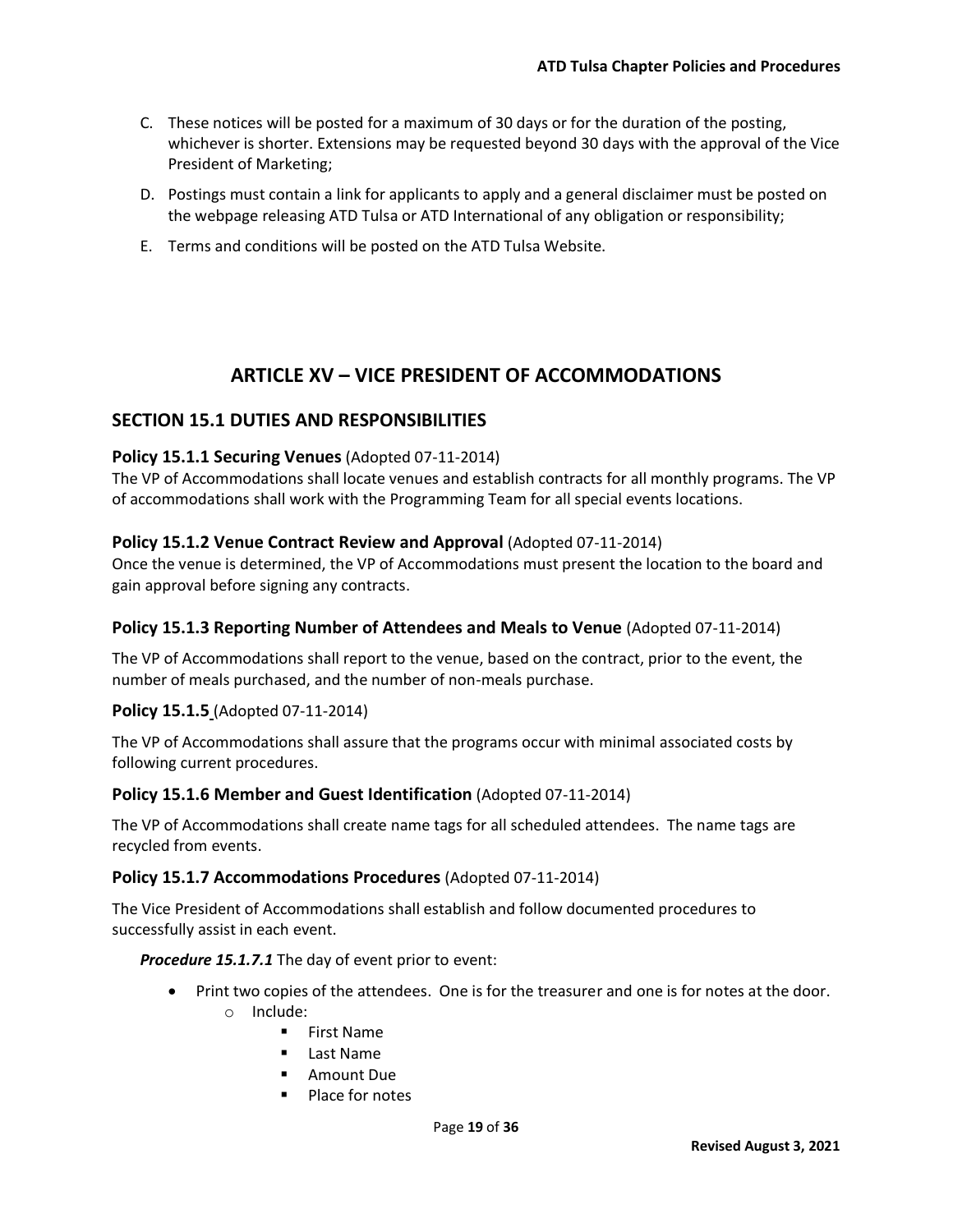- Print a copy of the charges for the event.
- Print a copy of the drop card here.

*Procedure 15.1.7.2 Set the check in up.* Make sure you have:

- Name Tags
	- o Registered attendees
	- o Blanks and a pen for walk ups
- Petty Cash 60.00, for change
- Check in sheet
- Receipt book
- Pens
- Copy of the by-laws and procedures
- Promotional Flyers
- Stand with rates
- Stand with Drop Card here sign

#### *Procedure 15.1.7.3 The day of the event post event:*

- All walk-up registrations must be entered
- An email receipt sent for all payments
- An invoice for any outstanding payments
- Collect the Name Tags

#### *Procedure 15.1.7.4 The day of the event the VP will report to the Vice President of Finance:*

- Number of no-shows and who they are
- Number of walk ups and who they are
- Number of Attendees
- An accounting of monies collected at the door
	- o Cash received and from whom
	- o Checks received and from whom
	- o Members with site issues / payment issues
	- o Copies of the receipts written

*Procedure 15.1.7.5 Name badges should minimally include: First name, Last name, Company* 

We are using:

- Avery 74536 Name Badges and Holders
- First Name: Cooper Black 72pt
- Last Name: Cooper Black 20pt
- Company: Cooper Black 12pt, italic's

#### <span id="page-19-0"></span>**Policy 15.1.7.6 Managing Meeting Functions and Meal Guarantees** (Adopted 09-01-2009)

To better manage the meeting functions, including meal guarantee:

• There will be a meeting registration deadline of 12 noon the day before the meeting when the meeting is at Philbrook (e.g., noon Thursday). Meetings at other venues may have different deadlines for meal count and will be announced and enforced accordingly.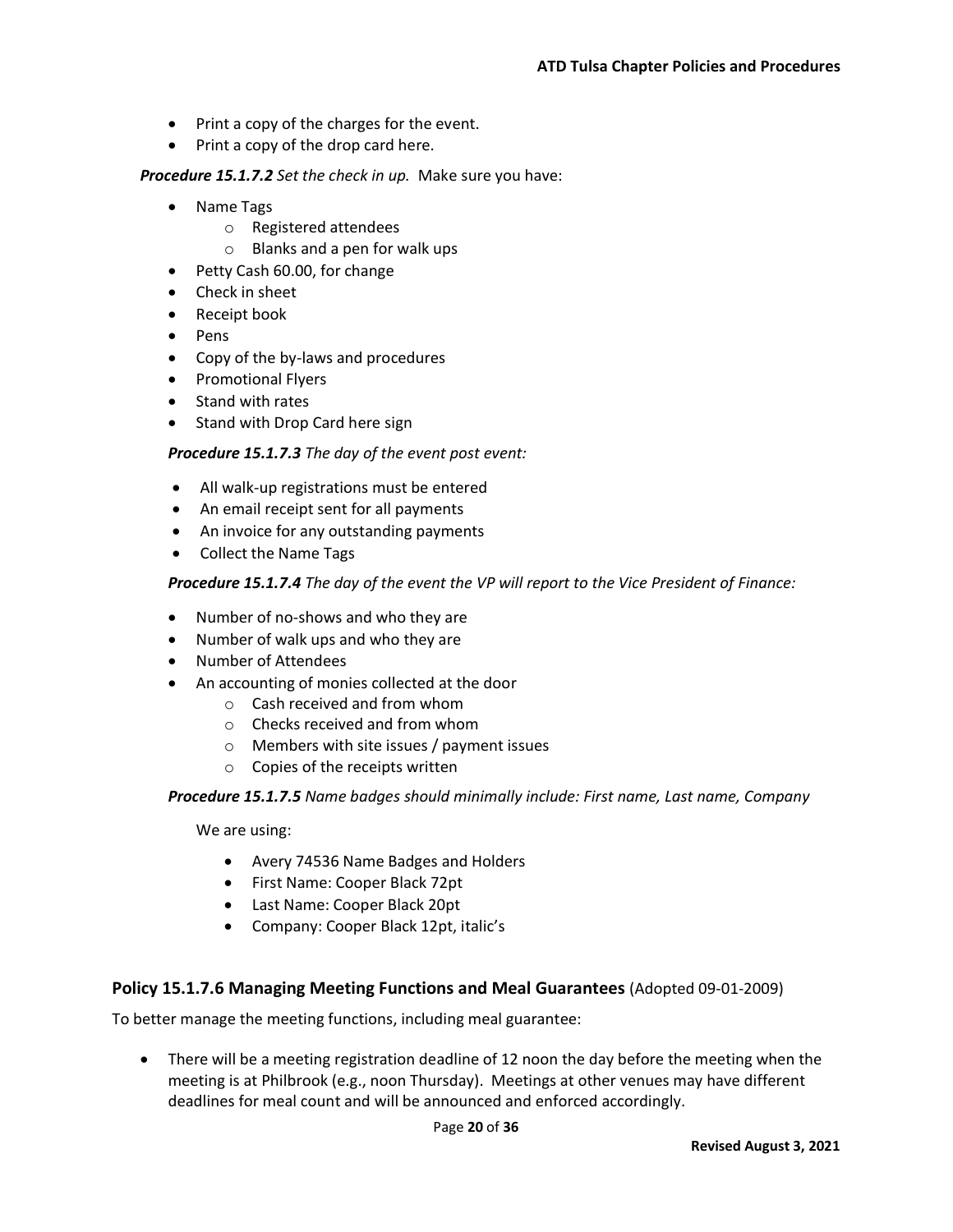- Any/all meal reservations submitted after the deadline (e.g., noon Thursday) will be assessed a \$10 late fee. This includes walk-in (on-site) registrations.
- Meeting fees (including lunch) for members remains \$20. (Registration after the deadline is \$30).
- Meeting fees (including lunch) for guests increases to \$30 (from \$25). The logic is to create more differentiation from a member benefit. (Registration after the deadline is \$40).
- The meeting only fee remains \$10. (Late fee does not apply).
- Pre-paid no shows (reservations received before the deadline, e.g., noon Thursday) who have not cancelled their reservation before the deadline, will not have their fees refunded, nor credited to future meetings.
- Any unpaid reservations received before the deadline (e.g., noon Thursday), who are no shows, and who have not cancelled their reservation before the deadline, will be billed by the Treasurer.
- Pre-paid reservations cancelled before the deadline (e.g., noon Thursday) will be given a credit for use at a future meeting within that calendar year.
- We will not develop multiple reservations options on our online PayPal store. Someone wanting more than one reservation can pay more than once through the current system.
- We will not create a public policy for handling multiple reservation payments by check … but will handle those requests by exception. So, for example, if a member wants to have their company cut a check for 6 meetings, we will accept payment, and Sam (Accommodations) will manually track the credit and use of funds on the accommodations spreadsheet. Advance payments will only be accepted and good for a single calendar year, with no rollover.

# <span id="page-20-0"></span>**Policy 15.1.7.7 Guest Passes to Monthly Meetings** (Adopted 05-01-2015)

Each ATD Tulsa Board Member has two (2) guest passes to be used for regular chapter meetings and meals only.

# <span id="page-20-1"></span>**Policy 15.1.7.8 – Registration Types for ATD Tulsa Programs and Events Where Registration Fees will be Charged** (Adopted 06-03-2016)

For ATD Programs, and Events where a registration fee will be charged, everyone must be registered for the event either prior to the event or at the start time of the event (aka "at the door").

## <span id="page-20-2"></span>**Policy 15.1.7.9 – Registration Types for Monthly Lunch Programs** (Adopted 06-03-2016)

For ATD Tulsa Monthly Member Programs, there shall be the following registration types: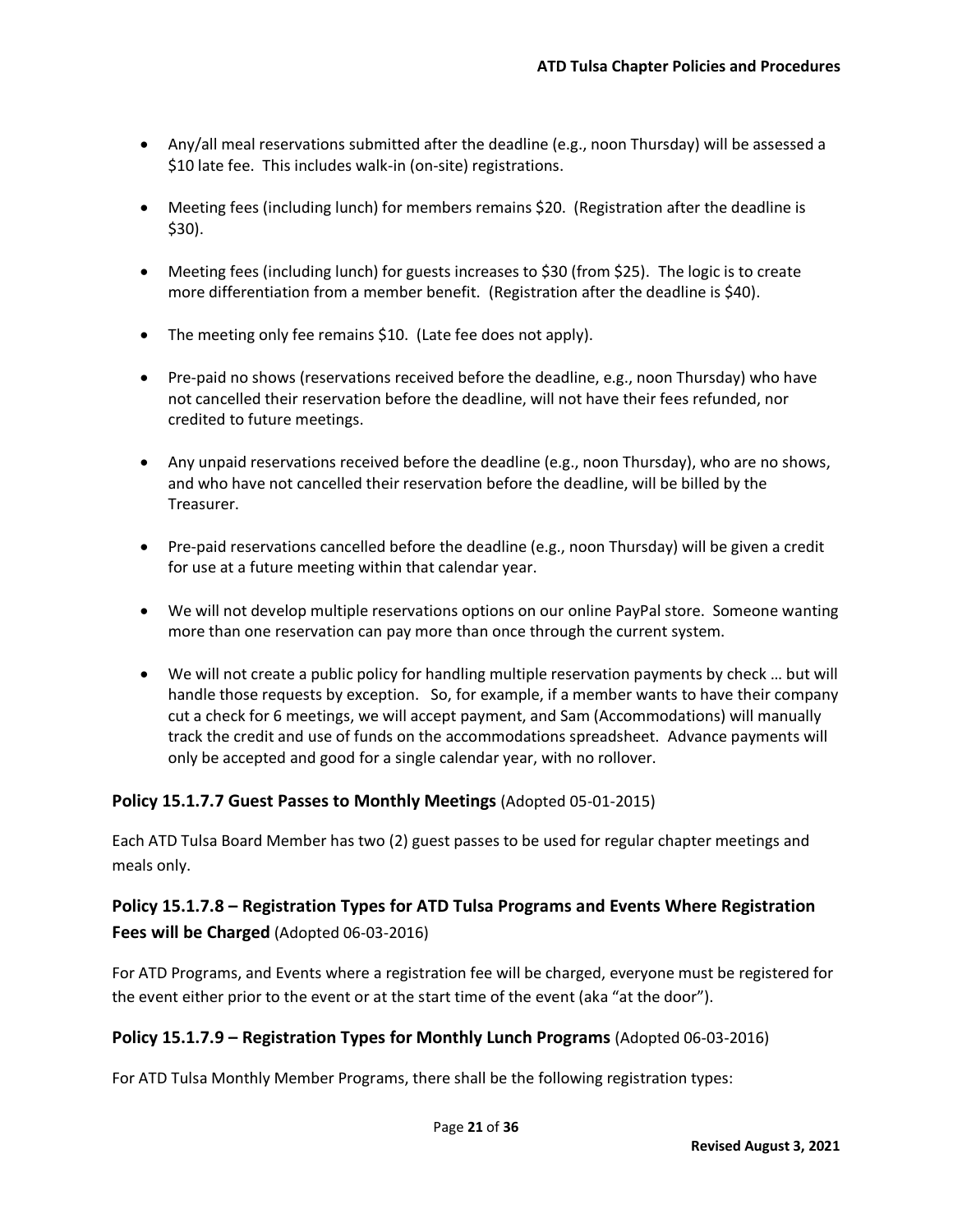**01 – Member Program with Lunch (Pre-Registration).** This is for ATD Tulsa Member registrations received BEFORE the pre-determined headcount meal guarantee is to be submitted. Payment accepted online in advance; or by cash, check or credit card at the door. Reservations cannot be cancelled after headcount is provided to the facility. No refunds for "no-shows." Unpaid "no-shows" will be invoiced and are required to remit payment.

**02 – Member Program with Lunch.** This is for ATD Tulsa Member registrations received AFTER the predetermined headcount meal guarantee is to be submitted. Please pay online in advance, or bring cash, check or credit card to pay at the door. No refunds for "no-shows." Unpaid "no-shows" will be invoiced and are required to remit payment.

**03 – Member Program Only (No Lunch).** This is for ATD Tulsa Members who want to attend the program, and DO NOT get lunch. Please pay online in advance, or bring cash, check or to pay at the door on the day of the event. No refunds for "no-shows." Unpaid "no-shows" will be invoiced and are required to remit payment.

**04 – Guest Program with Lunch (Pre-Registration).** This is for non-member registrations received BEFORE the pre-determined headcount meal guarantee is to be submitted. Payment accepted online in advance; or by cash, check or credit card at the door. Reservations cannot be cancelled after headcount is provided to the facility. No refunds for "no-shows." Unpaid "no-shows" will be invoiced and are required to remit payment.

**05 – Guest Program with Lunch.** This is for non-member registrations received AFTER the predetermined headcount meal guarantee is to be submitted. Please pay online in advance, or bring cash, check or credit card to pay at the door. No refunds for "no-shows." Unpaid "no-shows" will be invoiced and are required to remit payment.

**06 – Guest Program Only (No Lunch).** This is for non-members who want to attend the program, and DO NOT get lunch. Please pay online in advance, or bring cash, check or to pay at the door on the day of the event. No refunds for "no-shows." Unpaid "no-shows" will be invoiced and are required to remit payment.

**07 – Complimentary Registration.** This is to administratively register the program speaker, or guests of Board Members using the Board Member Guest Pass. This DOES INCLUDE Lunch. This category is only available administratively. A system admin (for example, the VP of Programming) must add the person manually to the event registration **BEFORE** the pre-determined headcount meal guarantee is to be submitted for that program. Users cannot see this option.

# <span id="page-21-0"></span>**Policy 15.1.7.10 – Registration Types for Other Events** (Adopted 06-03-2016)

Consistent with the policy for Monthly Lunch Programs, the Board of Directors acting as a whole, shall approve Registration Types for other ATD Tulsa events. In advance of the event being marketed and promoted, the approved Registration Types for Other Events will be approved by the Board of Directors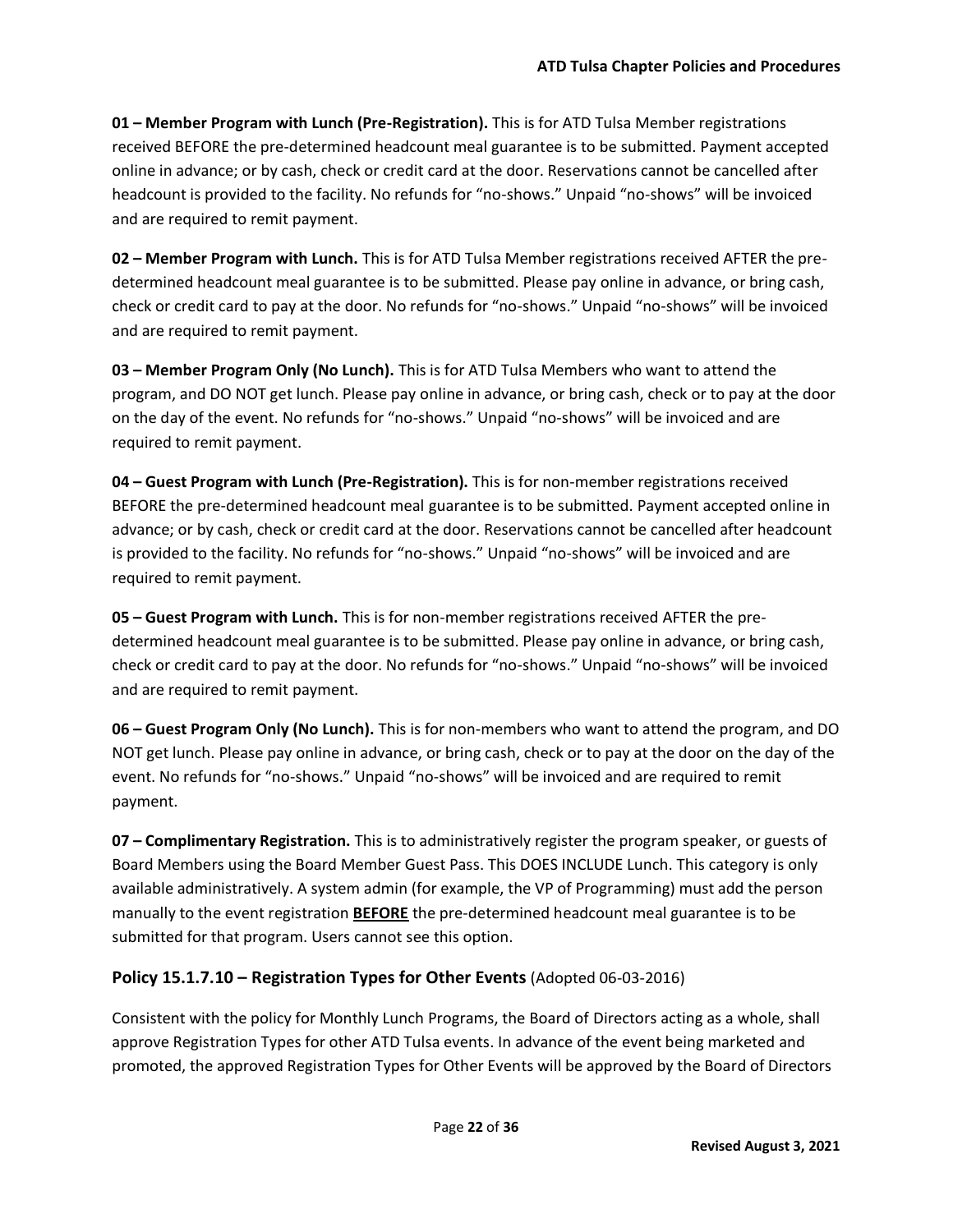and will be created within the web site, system, or registration tool being used, by: the Vice President of Programming; the Vice President of Accommodations; or the Vice President of Administration.

# <span id="page-22-0"></span>**Policy 15.1.7.11 – Registration Terms and Conditions** (Adopted 9/2/2016)

Payment for ATD Tulsa Chapter functions and events is accepted online in advance; or by cash, check or credit card at the door.

Reservations cannot be cancelled after headcount is provided to the facility.

There are no refunds for "no-shows."

Unpaid "no-shows" will be invoiced and are required to remit payment.

Unpaid balances over 90 days may cause your account to be suspended.

By registering for this event, you acknowledge that still or video images may be recorded and used for the purpose of promoting this and future chapter events and activities; and you release rights of these images and videos to the ATD Tulsa chapter.

## <span id="page-22-1"></span>**Procedure 15.1.7.11 – Location of Registration Terms and Conditions** (Adopted 9/2/2016)

The above statements will appear on the pages a person will see when registering for an ATD Tulsa event: When they enter or confirm their e-mail address; when they select their registration type; when they verify their contact information and select their meal type; and required selection in the hyperlink "I agree to the Terms and Conditions."

To edit the terms and Conditions statements that appear in the registration pages: Logon to Wild Apricot as an Admin; select the Website tab; select System pages; select Event registration; select Edit; Edit the text in the Terms and Conditions text widget; when editing is completed, click Save.

To edit the document hyperlinked to the "I accept the Terms and Conditions required statement: Logon to Wild Apricot as an Admin; select the Website tab; select Files; expand the home file [http://tdtulsa.org/resources;](http://tdtulsa.org/resources) expand the Board of Directors folder; click on the VP Accommodations folder; click on the document labeled ATD\_Tulsa\_Event\_Registration\_Terms\_and\_Conditions.docx; from the files menu bar, click the download arrow to download the document to your local machine for editing; edit the document; make sure to edit the "Updated" date at the bottom of the document; save the document, with the same name, as an MS Word document to your local machine; save it with the same name as a .pdf document to your local machine; note the location the two documents were saved; drag and drop, or copy and paste the Word document and the .pdf document from your local machine to the same location in Wild Apricot Files; replace the existing documents with the newly edited documents; exit Wild Apricot.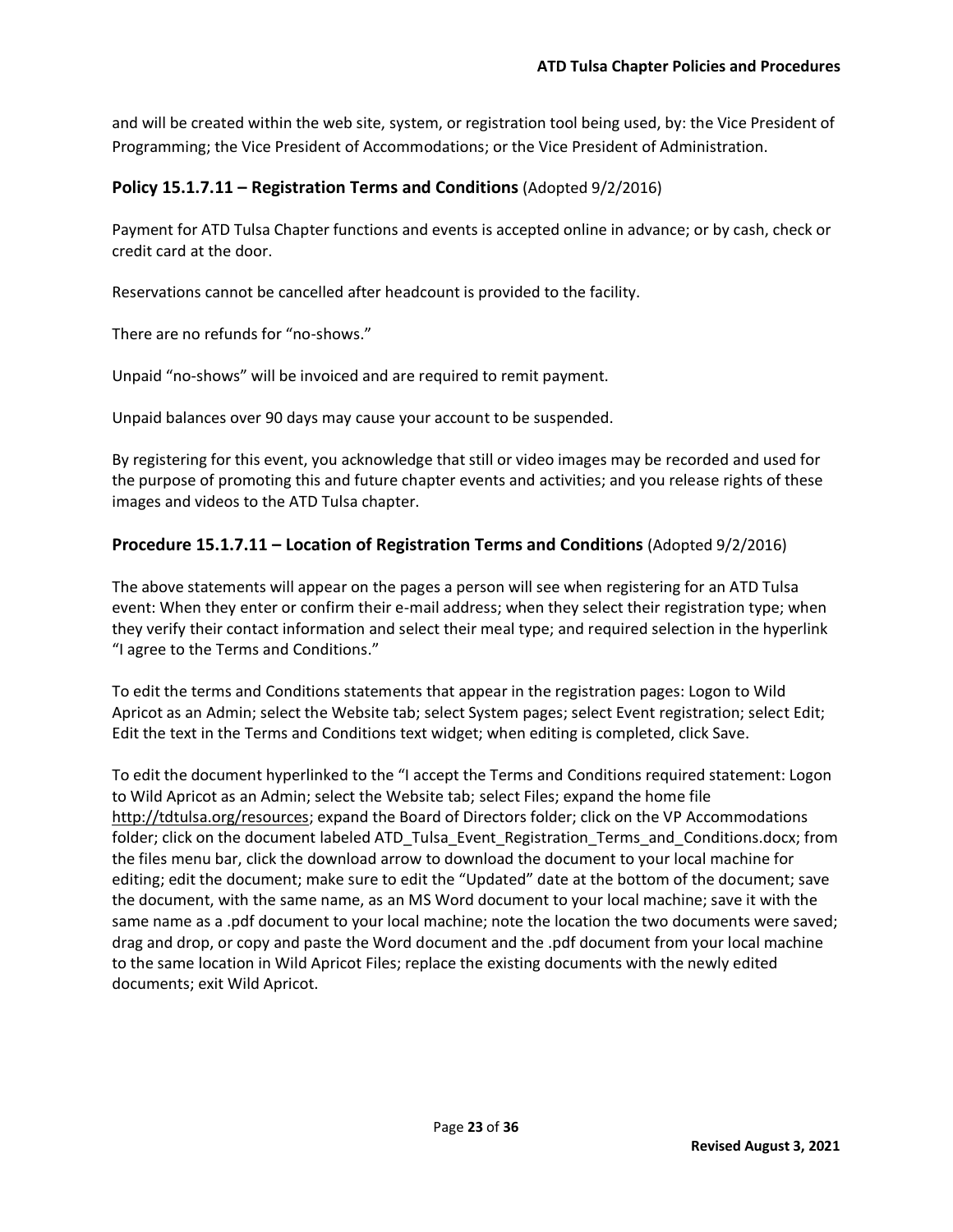# **ARTICLE XVI - VICE PRESIDENT OF PROGRAMMING**

# <span id="page-23-1"></span><span id="page-23-0"></span>**SECTION 16.1 DUTIES AND RESPONSIBILITIES**

## <span id="page-23-2"></span>**Policy 16.1.1 – Special Programs** (Adopted 07-11-2014)

- a) The Chairman of Special Programming shall develop and implement programs other than the monthly programs.
- b) The Chairman of Special Programming shall develop programming that aligns with the ATD Competency Model and the ATD Communities of Practice.
- c) The Chairman of Special Programming shall develop and implement at least two (2) programs for the calendar year.
- d) The Chairman of Special Programming shall secure "presenter agreements" from each presenter.
- e) The Chairman of Special Programming shall secure biographical information and marketing information for each presenter, and shall provide that information to the designated Vice President no less than 180 days prior to the presenters scheduled presentation date.
- <span id="page-23-3"></span>f) The Chairman of Special Programs shall secure all equipment needed by presenters for Special programs.

# **ARTICLE XX - CORPORATION FUNDS**

# <span id="page-23-4"></span>**Policy 20.1.1 Financial Controls**(Adopted 07-11-2014)

Each year the Treasurer, President and President-Elect of the Corporation shall be the designated signatories on Corporation accounts. Each shall receive a debit card. At the end of the term of office, signatories on the accounts will be changed to the new officers in each position. Previously issued debit cards will be turned over to the Treasurer to be shredded. Transfer of signatories shall occur in the week nearest December 15 each year. Transfer of access to online banking and/or PayPal accounts shall also take place at this same time.

# <span id="page-23-5"></span>**Policy 20.1.2 Audit** (Adopted 07-11-2014)

An annual audit of the Corporation books shall be conducted following the end of the fiscal year. The Board will appoint an audit committee no later than December  $15<sup>th</sup>$  each year. The audit will be completed and results reported to the Board no later than January 15<sup>th</sup>.

# <span id="page-23-6"></span>**Policy 20.1.3 Accounting Procedures** (Adopted 07-11-2014)

The Corporation's finances shall be managed using accepted standard accounting procedures.

## *Section 1 – Accounting Procedures*

## **Section 20.1.3.1.1 Basis of Accounting**

The Chapter uses the cash basis of accounting. This method recognizes revenues and expenses at the time physical cash is actually received or paid out.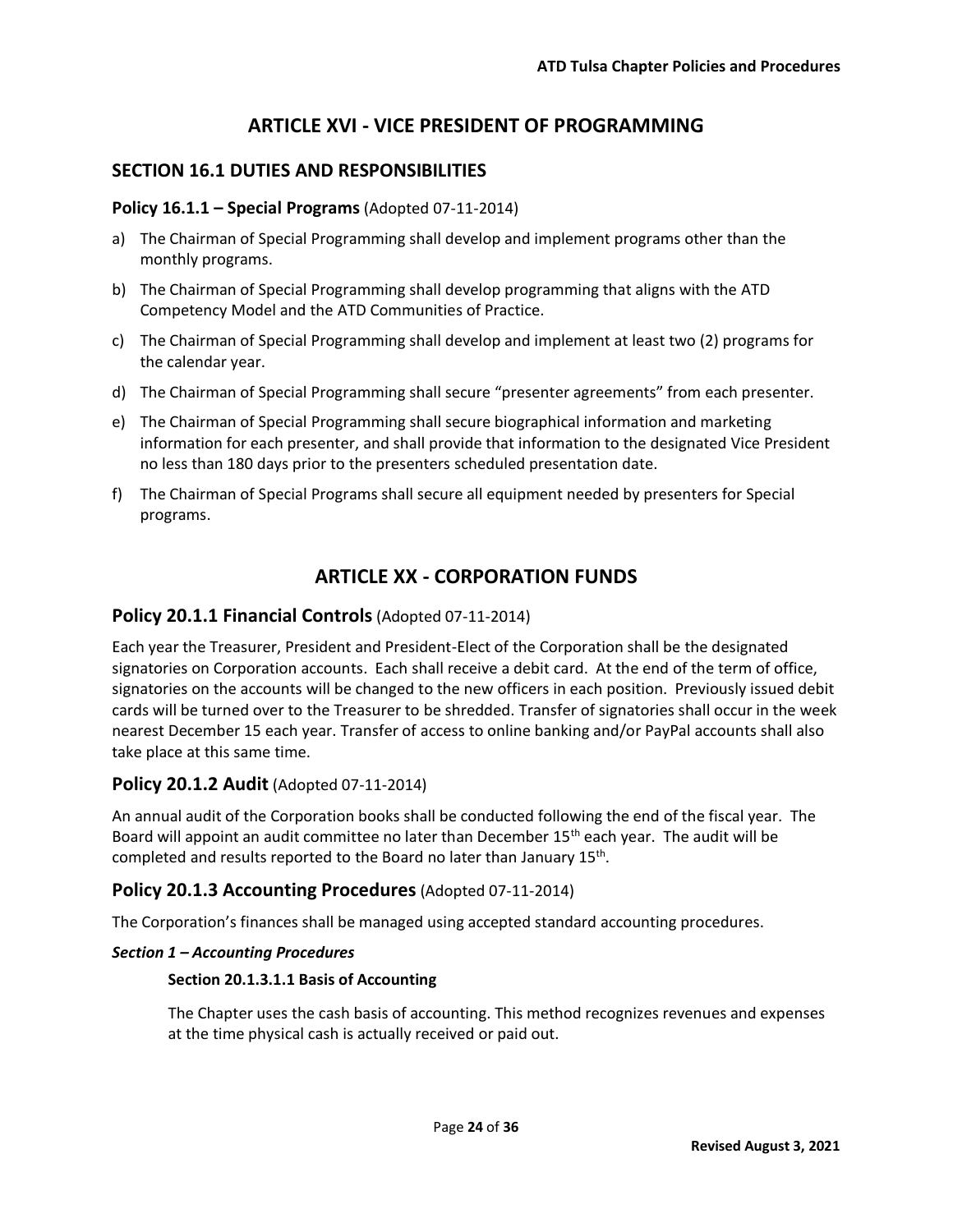#### **Section 20.1.3.1.2 Journal Entries**

Journal entries are posted for all revenue and expense transactions on the financial system of record once payment has been received (in the case of revenue) or paid (in the case of expenses). All journal entries are posted by the Treasurer.

#### **Section 20.1.3.1.3 Bank Reconciliations**

All bank statements will be opened and reviewed in a timely manner by the Treasurer. Bank reconciliation will occur within 30 days of the end of the previous month and will be evidenced on the financial system of record.

#### **Section 20.1.3.1.4 Recordkeeping**

Financial records shall be retained for a period of seven years commencing from transaction date using electronic storage capabilities or in secured storage facilities. After a period of seven years, financial records shall be archived or shredded.

#### *Section 2 – Internal Controls*

#### **Section 20.1.3.2.1 Lines of Authority**

The Chapter employs several safeguards to ensure that financial transactions are properly authorized, appropriated, executed, and recorded. The President, President-Elect, and Treasurer are authorized signatories on the Chapter's bank accounts. All Board members including the President, Vice President, and Treasurer must receive written approval from the Board to enter into financial transactions on behalf of the chapter for any transactions in excess of \$250.

The Treasurer is responsible for developing fiscal policy. The Board is responsible for review and approval of such policy on an annual basis. Approval shall be evidenced in the Board Meeting Minutes.

The Treasurer shall work with Board members to prepare an annual budget for the next calendar year to be submitted by November 30 for review and Board approval.

## **Section 20.1.3.2.2 Conflicts of Interest**

All Board members are expected to use good judgment, to adhere to high ethical standards and to act in such a manner as to avoid any actual or potential conflict of interest. A conflict of interest occurs when the personal, professional, or business interests of a Board member conflict with the interested of the organization. Both the fact and the appearance of a conflict of interest should be avoided.

#### **Section 20.1.3.2.3 Segregation of Duties**

The Chapter's financial duties are distributed among multiple people to help ensure protection from fraud and error. The distribution of duties aims for maximum protection for the Chapter's assets while also considering efficiency of operations.

- A board member other than the Treasurer shall be responsible for opening and logging all checks received by the Chapter. The Treasurer shall be responsible for recording journal entries on the financial system of record.
- All disbursements shall be approved by the Board and written evidence of such approval shall be provided to the Treasurer prior to disbursement of funds by the President, President-Elect, or the Treasurer.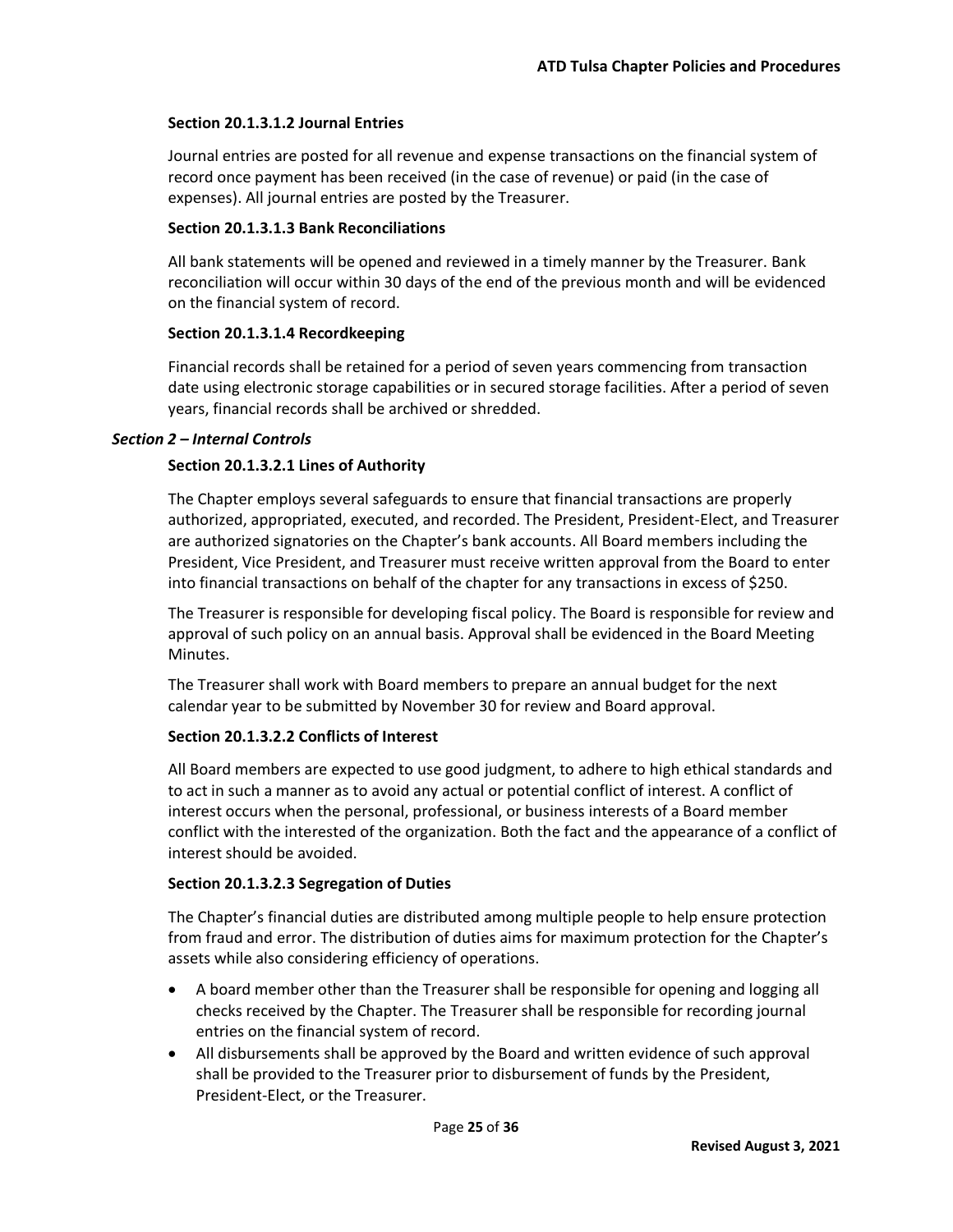- Invoices shall be prepared by a Board member who does not possess signatory authority and who is not responsible for opening the mail.
- Incoming payments shall be logged by a Board member with responsibility for opening the mail.
- Revenues shall be recorded in the financial system of record by the Treasurer based upon the revenue log.

#### **Section 20.1.3.2.4 Physical Security**

The Chapter maintains physical security of its assets to ensure that only people who are authorized have physical or indirect access to money, and other valuable property.

#### *Section 3 - Financial Planning & Reporting*

#### **Section 20.1.3.3.1 Budgeting Process**

The Treasurer shall work with board members to prepare an annual budget for the next calendar year to be submitted by November 30 for review and board approval. The budget may be revised during the year only if approved by the Board.

#### **Section 20.1.3.3.2 Internal Financial Reports**

The Treasurer will prepare financial reports on a quarterly basis. All reports are to be finalized no later than 30 days after the close of the fiscal quarter. The reports shall be posted on the Chapter website for access by all members of the Board.

#### **Section 20.1.3.3.4 Audit**

The Chapter shall be subject to an audit of the financial statements by an objective third party on an annual basis. The audit shall occur no later than 90 days after year end with results reported to the Board of Directors.

#### **Section 20.1.3.3.5 Tax Compliance**

The Treasurer will complete the annual Federal Form 990 EZ, Short Form Return of Organization Exempt from Income Tax as required by the Internal Revenue Service prior to the filing date of mid-May in the State of Oklahoma. All tax exempt organizations use this form to provide the IRS with the information required by section 6033 of the Internal Revenue Code. Receipt of the filing should be provided to the Chapter President and posted on the Chapter website.

#### *Section 4 – Revenue/Accounts Receivable*

#### **Section 20.1.3.4.1 Invoice Preparation**

Invoices shall be prepared by a Board member who does not possess signatory authority to ensure adequate segregation of duties. The invoices shall be provided to vendors or members with outstanding balances in a timely manner.

#### **Section 20.1.3.4.2 Cash Receipts**

Incoming payments shall be logged by a Board member with responsibility for opening the mail and posted on the Chapter website. In addition, the Board member will make copies of all incoming checks and post these copies to the internal Board website. The Treasurer will utilize the log and check copies to post cash receipts posted to the financial system of record.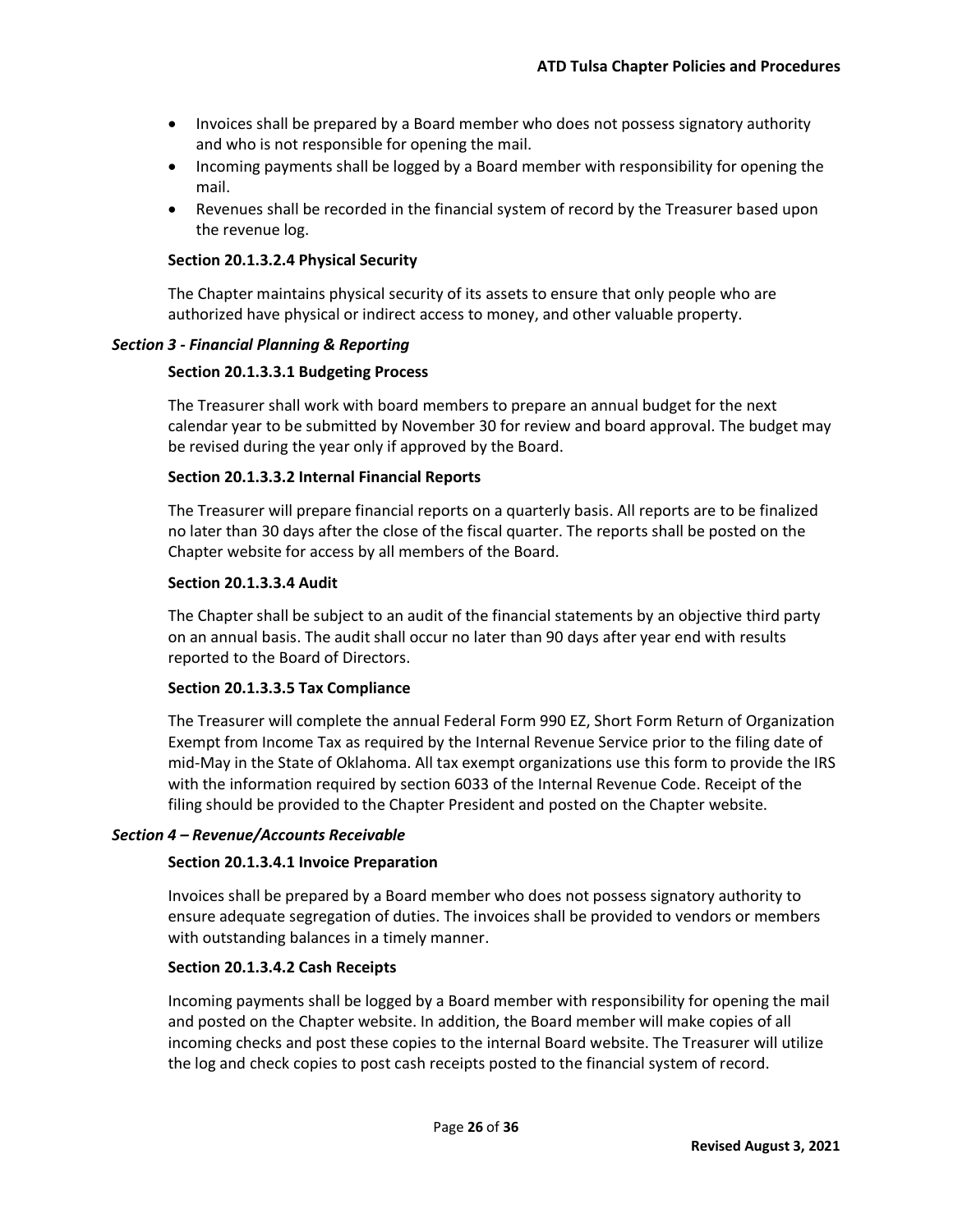## **Section 20.1.3.4.3 Deposits**

Cash receipts shall be deposited at the bank no later than 10 business days after they are received. A deposit slip shall be utilized to record cash receipts and a copy will be posted to the Chapter website. The Treasurer will record receipts in the financial system of record. Bank deposit slips will be posted to the internal Board website for the appropriate retention period.

# *ATD Tulsa Finance Procedures* **(Adopted 07-11-2014)**

# **1. Meeting Funds Receipt Process** (Adopted 07-11-2014)

- a. Funds are received and processed by the VP of Accommodations at ATD meetings.
	- i. The VP of Accommodations provides paper receipts to meeting attendees and enters payment receipt into Wild Apricot.
	- ii. The VP of Accommodations documents the amount received in cash and in checks and provides the document to the Treasurer.
	- iii. The VP of Accommodations also posts the document to the Wild Apricot Board Treasury folder. (This serves as a control to ensure that anyone with a need to know can verify that the amount deposited is equal to the amount actually received.)
	- iv. The VP of Accommodations invoices those attendees who did not pay in advance or at the door.
- b. The Treasurer takes receipt of the funds and is responsible for depositing at the bank.
	- i. The Treasurer completes a bank deposit slip by listing out the individual checks and totaling the cash.
	- ii. The Treasurer stamps the back of each check with the stamp provided by the bank prior to making the deposit.
	- iii. The Treasurer deposits the funds at the bank.
- c. The Treasurer records the amount deposited in Quicken.
	- i. The Treasurer posts the transaction in Quicken using the following steps:
		- 1. Log into Quicken
		- 2. Click on Checking Under Banking Account in the top left corner
		- 3. The system defaults to a new transaction on the bottom line of the transactions. The row is highlighted.
		- 4. Click on the row and enter the date of the deposit.
		- 5. In the "Num" column, select "Deposit" from the drop down list.
		- 6. In the "Payee" column, select "Deposit branch".
		- 7. In the "Category" column, select "Meeting Fees".
		- 8. In the "Memo" column, select "Meetings and Memberships".
		- 9. Leave the "Payment" column blank as this is a receipt of funds.
		- 10. In the "Deposit" column, enter the amount of the deposit.
		- 11. Click "Enter".
	- ii. Upload the bank deposit receipt to Quicken by clicking the paper clip icon after entering the amount. (This will allow you to select the receipt you have previously scanned and saved on your computer).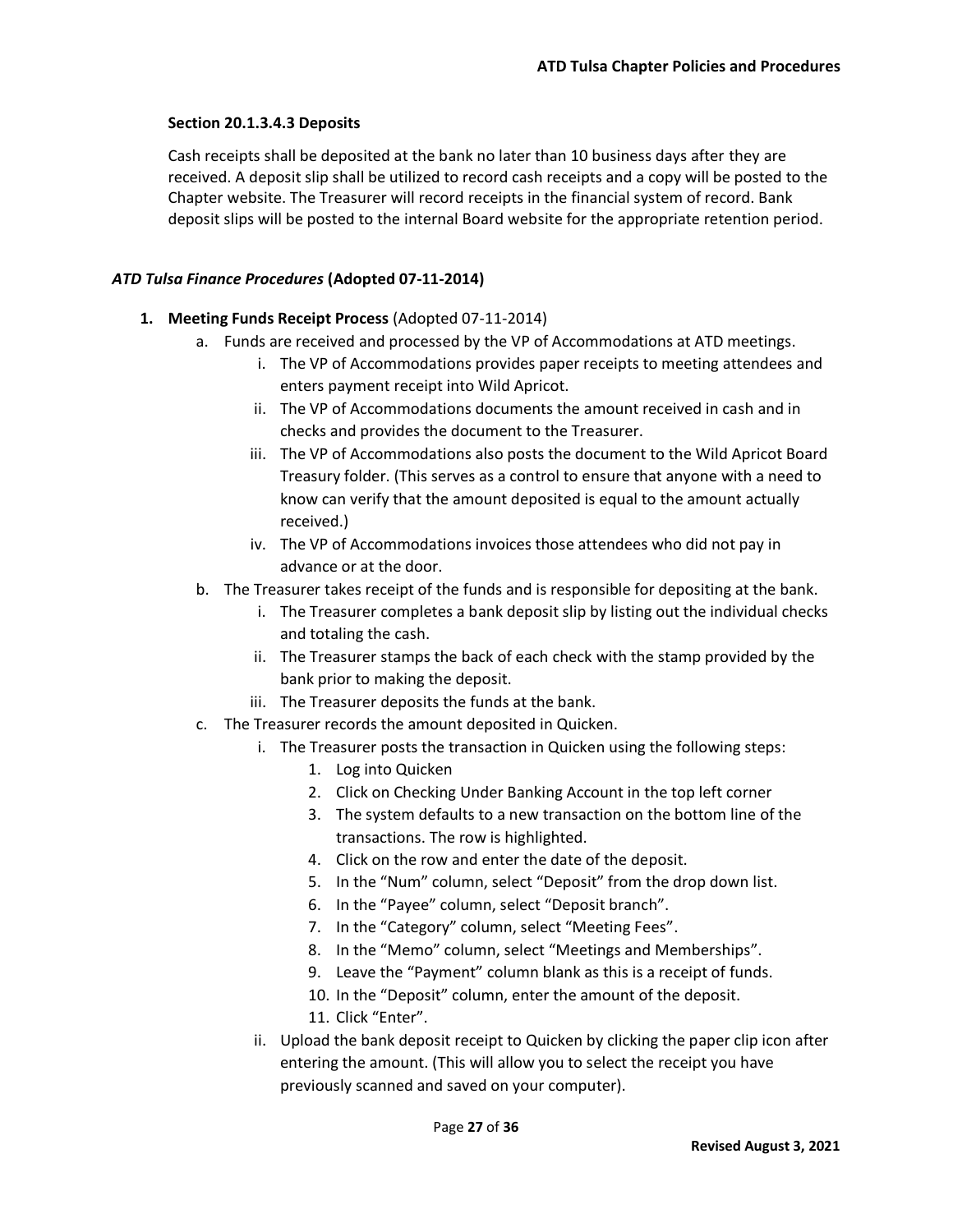- iii. Double click the "Clr" column and click "No" when asked if you wish to reconcile the account. This will result in a lower case "c" in the column.
- **2. Outgoing Checks** (Adopted 07-11-2014)
	- a. The Treasurer records the amount of the outgoing check in Quicken.
		- i. The Treasurer posts the transaction in Quicken using the following steps:
			- 1. Log into Quicken
			- 2. Click on Checking Under Banking Account in the top left corner
			- 3. The system defaults to a new transaction on the bottom line of the transactions. The row is highlighted.
			- 4. Click on the row and enter the date on the check.
			- 5. In the "Num" column, enter the check number.
			- 6. In the "Payee" column, select an appropriate category from the drop down list.
			- 7. In the "Category" column, select an appropriate category from the drop down list.
			- 8. In the "Memo" column, select an appropriate category of type in details.
			- 9. Leave the "Deposit" column blank as this is a payment of funds.
			- 10. In the "Payment" column, enter the amount of the payment.
			- 11. Click "Enter".
		- ii. Upload the associated invoice to Quicken by clicking the paper clip icon after entering the amount. (This will allow you to select the invoice or other documents you have previously scanned and saved on your computer).
		- iii. Double click the "Clr" column and click "No" when asked if you wish to reconcile the account. This will result in a lower case "c" in the column.

## **3. Outgoing Payments (Debit Card)** (Adopted 07-11-2014)

- a. The Treasurer records the amount of the outgoing payments in Quicken.
	- i. The Treasurer posts the transaction in Quicken using the following steps:
		- 1. Log into Quicken
		- 2. Click on Checking Under Banking Account in the top left corner
		- 3. The system defaults to a new transaction on the bottom line of the transactions. The row is highlighted.
		- 4. Click on the row and enter the date of the transaction based upon an invoice or other supporting documentation.
			- a. NOTE: all transactions should have a receipt that should be provided to the Treasurer. This receipt should be uploaded to Quicken.
			- b. If transaction amounts exceed the agreed upon threshold documented in the Fiscal Policy, they should receive Board approval prior to transacting.)
		- 5. In the "Num" column, select Debit Card.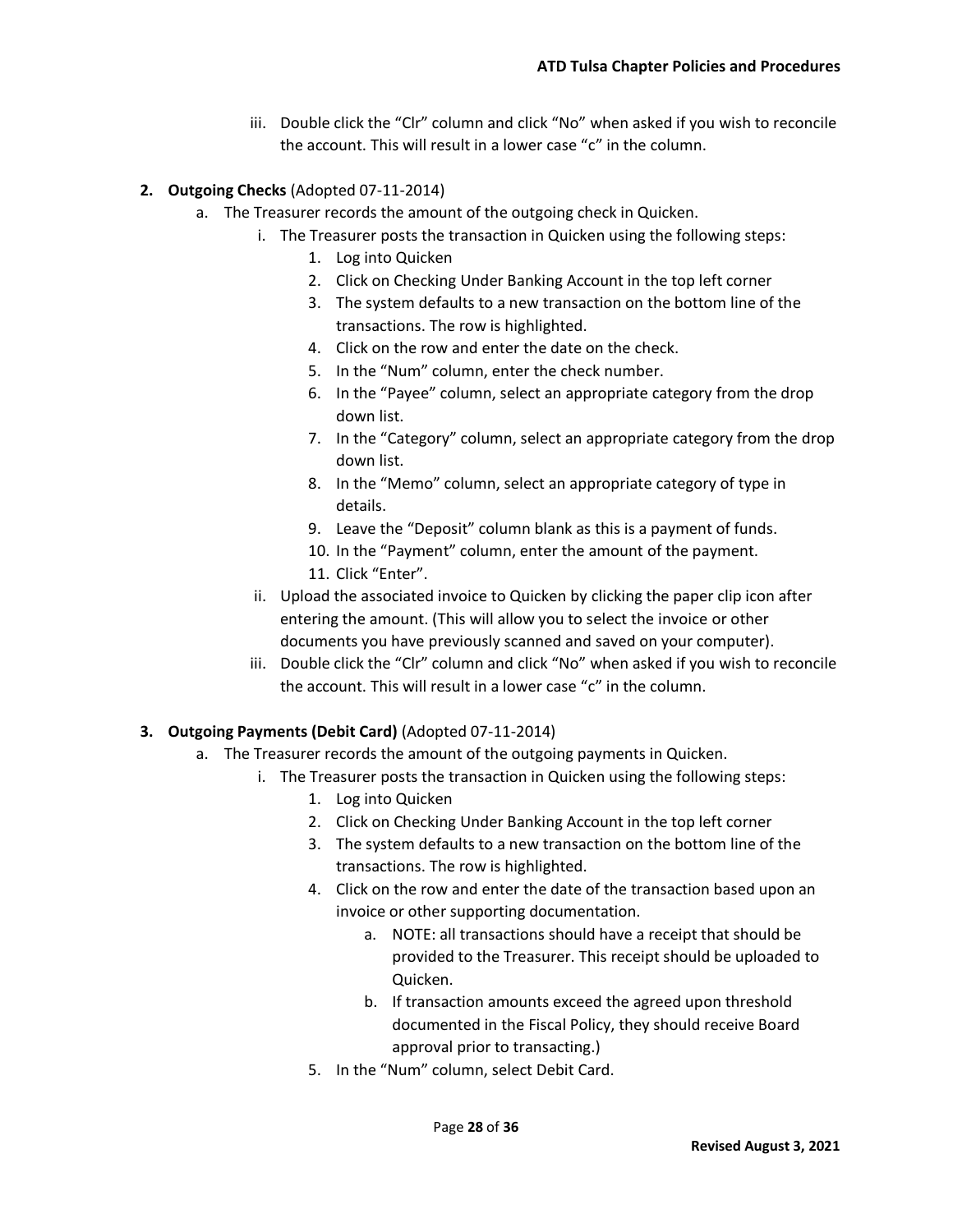- 6. In the "Payee" column, select an appropriate category from the drop down list. If you start to type the payee name, the entire line will often pre-populate and all you will need to change is the dollar amount).
- 7. In the "Category" column, select an appropriate category from the drop down list.
- 8. In the "Memo" column, select an appropriate category or type in details.
- 9. Leave the "Deposit" column blank as this is a payment of funds.
- 10. In the "Payment" column, enter the amount of the payment.
- 11. Click "Enter".
- ii. Upload the associated invoice or other document to Quicken by clicking the paper clip icon after entering the amount. (This will allow you to select the invoice or other documents you have previously scanned and saved on your computer).
- iii. Double click the "Clr" column and click "No" when asked if you wish to reconcile the account. This will result in a lower case "c" in the column.

## **4. PayPal Deposit Transfer** (Adopted 07-11-2014)

- a. The Treasurer moves funds received via PayPal using the following process:
	- i. Log into the PayPal account
	- ii. Under "Transactions" click on "All Transactions".
	- iii. Set the parameters of the timeframe you wish to view. (The timeframe should start with the day following the ending date of the prior transfer file. For example, if the prior transfer file included transactions from 9/1/2014 to 9/30/2014, your next transfer starting date would be 10/1/2014 with an ending date of your choice.)
	- iv. Click on "Download CSV".
	- v. Generally the file will be sent to the Treasurer's gmail account.
	- vi. Log into the gmail account.
	- vii. Download the CSV file and label it with the date range.
	- viii. Divide the spreadsheet into categories based on "memberships" and various meeting dates. Sum each section's gross, fee, and net amounts. You will use these amounts to populate the split in Quicken in the next steps.
		- 1. Sum the gross, fee and net amounts once done.
		- 2. Select "Withdraw" in PayPal and select "transfer to bank account". Then enter the net amount calculated above.
	- ix. The Treasurer posts the transaction in Quicken using the following steps:
		- 1. Log into Quicken
		- 2. Click on Checking Under Banking Account in the top left corner
		- 3. The system defaults to a new transaction on the bottom line of the transactions. The row is highlighted.
		- 4. Click on the row and enter the ending date of the download.
		- 5. In the "Num" column, select "Transfer" from the drop down menu.
		- 6. In the "Payee" column, select "PayPal Deposit".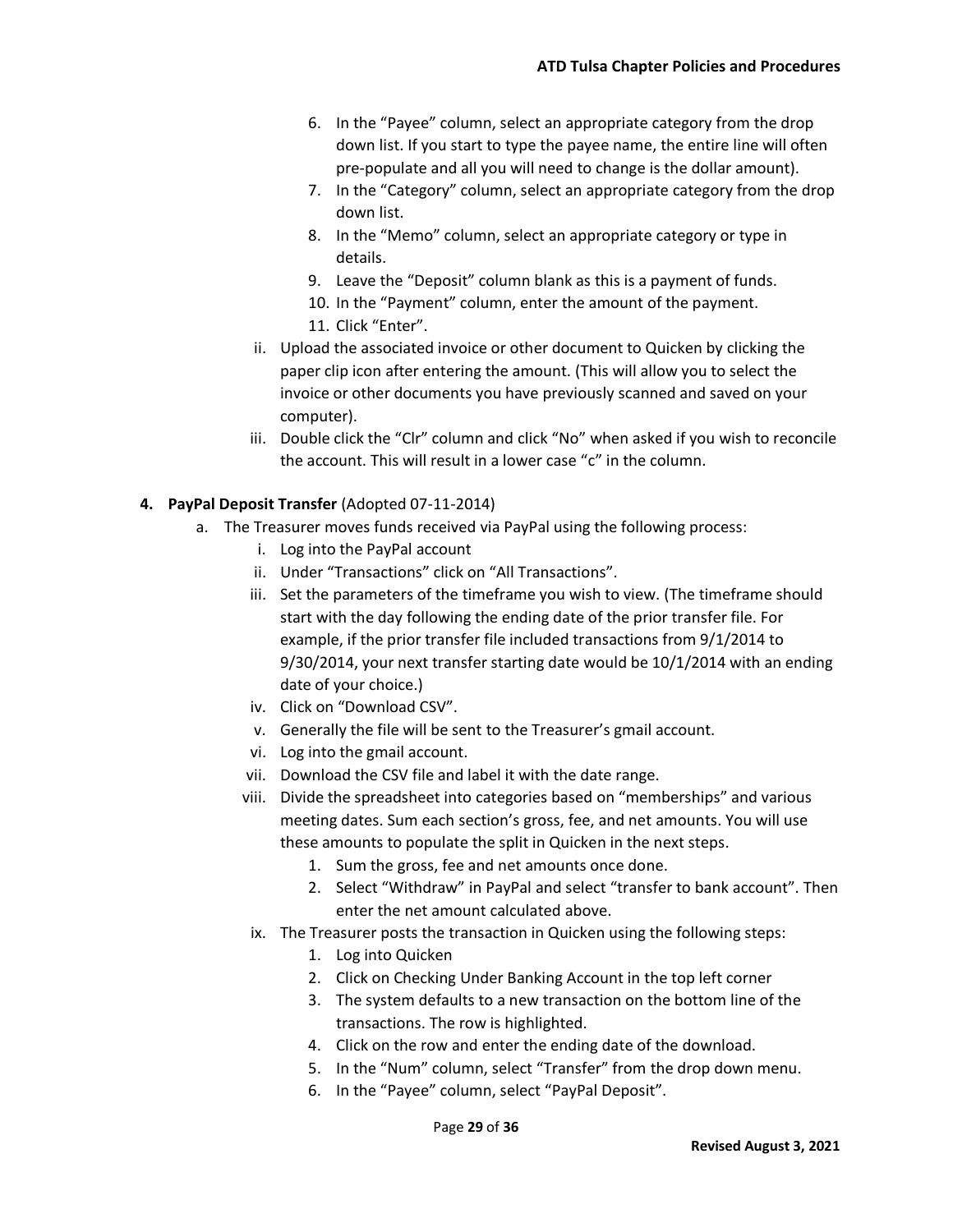- 7. In the "Category" column, make sure that "split" appears or is selected. In general, when you select "PayPal Deposit" it will default to "Split".
- 8. Click on the "split" green check mark.
- 9. Enter the details of the split. Use gross amount from your CSV spreadsheet, followed by the fee amount (very important that this is a negative amount and will appear in red when you add a minus sign to the amount". Quicken will calculate the net amount.
	- a. Make sure to click "Adjust" once you have entered all of the category amounts.
	- b. The adjusted total should agree with the total net amount on your CSV spreadsheet.
- 10. In the "Memo" column, the description will default to "PayPal Transfer Meeting and Membership".
- 11. Leave the "Deposit" column blank as this is a payment of funds.
- 12. The "Payment" column will automatically populate the net amount total from the split.
- 13. Click "Enter".
- x. Double click the "Clr" column and click "No" when asked if you wish to reconcile the account. This will result in a lower case "c" in the column.

## **5. Bank Reconciliation** (Adopted 07-11-2014)

- a. Log into the bank account.
- b. Look at the list of transactions in the checking account and find the transactions on Quicken.
- c. Once the amount posted to Quicken has cleared the bank account, double click on the "Clr" column and select "No" when asked if you wish to reconcile the account. This will result in an upper case "R" in the column which indicates you have manually reconciled the transaction.

#### **6. Interest Income** (Adopted 07-11-2014)

- a. The money market account earns a tiny amount of interest each month.
- b. The Treasurer records the interest income in the Money Market account on Quicken by following the steps below:
	- 1. Log into Quicken
	- 2. Click on Money Market under Banking Account in the top left corner
	- 3. The system defaults to a new transaction on the bottom line of the transactions. The row is highlighted.
	- 4. Click on the row and enter the interest received date per the bank account statement.
	- 5. In the "Num" column, select "INT" from the drop down menu.
	- 6. In the "Payee" column, select "Iod Interest Paid".
	- 7. In the "Category" column, select "Interest Income".
	- 8. In the "Memo" column, the description should be "Interest Credit".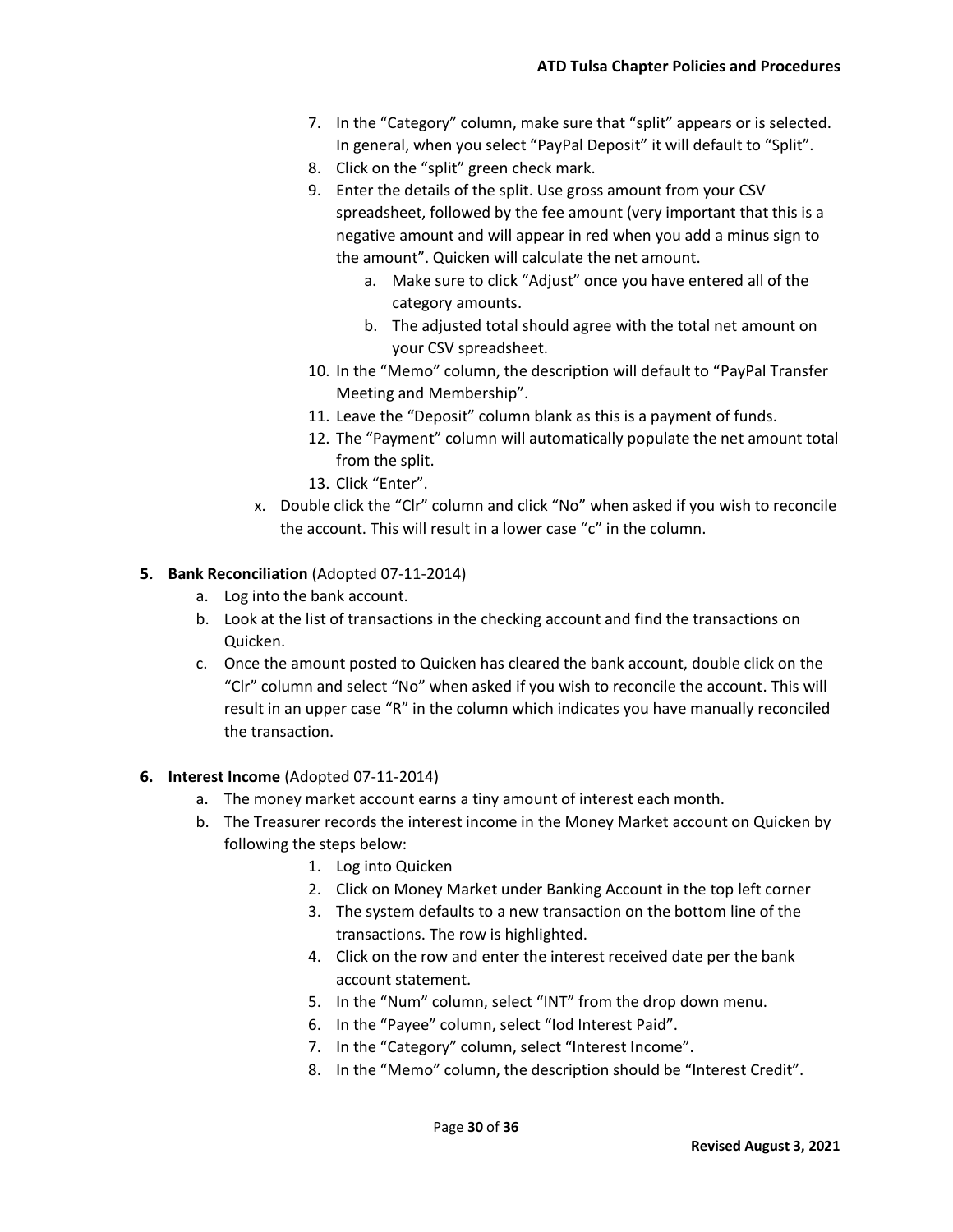- 9. Enter the amount under the "Deposit" column as this is a receipt of funds.
- 10. Click "Enter".
- ii. Double click the "Clr" column and click "No" when asked if you wish to reconcile the account. This will result in a lower case "c" in the column.
- **7. PayPal Refund** (Adopted 07-11-2014)
	- a. Every now and then, a payment made by a member via PayPal will need to be refunded.
	- b. The Treasurer will refund funds received via PayPal using the following process:
		- i. Log into the PayPal account
		- ii. Make sure you are on the "Overview" tab.
		- iii. Click on "View All Transactions".
		- iv. Find the transaction you are seeking using the search function (if searching by name) or the refine the date range if searching by date.
		- v. Once you have found the transaction you are seeking, check the box on the left hand side.
		- vi. Then select "Issue a Refund" from the drop down under "Order Status/Actions" column.
		- vii. Follow the steps to complete the refund. The member will receive the refund in their account and will be notified via e-mail.
	- c. The Treasurer posts the refund transaction in Quicken using the following steps:
		- i. Log into Quicken
		- ii. Click on Checking Under Banking Account in the top left corner
		- iii. The system defaults to a new transaction on the bottom line of the transactions. The row is highlighted.
		- iv. Click on the row and enter the date of the refund.
		- v. In the "Num" column, select "Transfer" from the drop down menu.
		- vi. In the "Payee" column, select "PayPal Refund".
		- vii. In the "Category" column, select "PayPal Refund".
		- viii. In the "Memo" column, provide a description of the refund details.
		- ix. Leave the "Deposit" column blank as this is a payment of funds.
- **8. Tax Filing** (Adopted 07-11-2014)
	- a. Chapters with gross receipts of \$50,000 or less are required to file Form 990-N or 990 with the Internal Revenue Service prior to May  $15<sup>th</sup>$  annually. Failing to file the appropriate forms puts the Chapter at risk of losing their tax-exempt status.
	- b. If the Chapter is not able to file on time, an extension should be filed with the IRS. Failure to do so may result in the chapter's tax-exempt status being revoked.
	- c. The Treasurer will file taxes using the following steps:
		- i. Visit the [IRS website](http://www.irs.gov/uac/e-file-for-Charities-and-Non-Profits)
		- ii. Follow the links on the site to file an electronic postcard (Form 990-N)
		- iii. Follow the steps on the form and submit
- iv. Save a copy of the IRS acceptance e-mail for the Chapter's records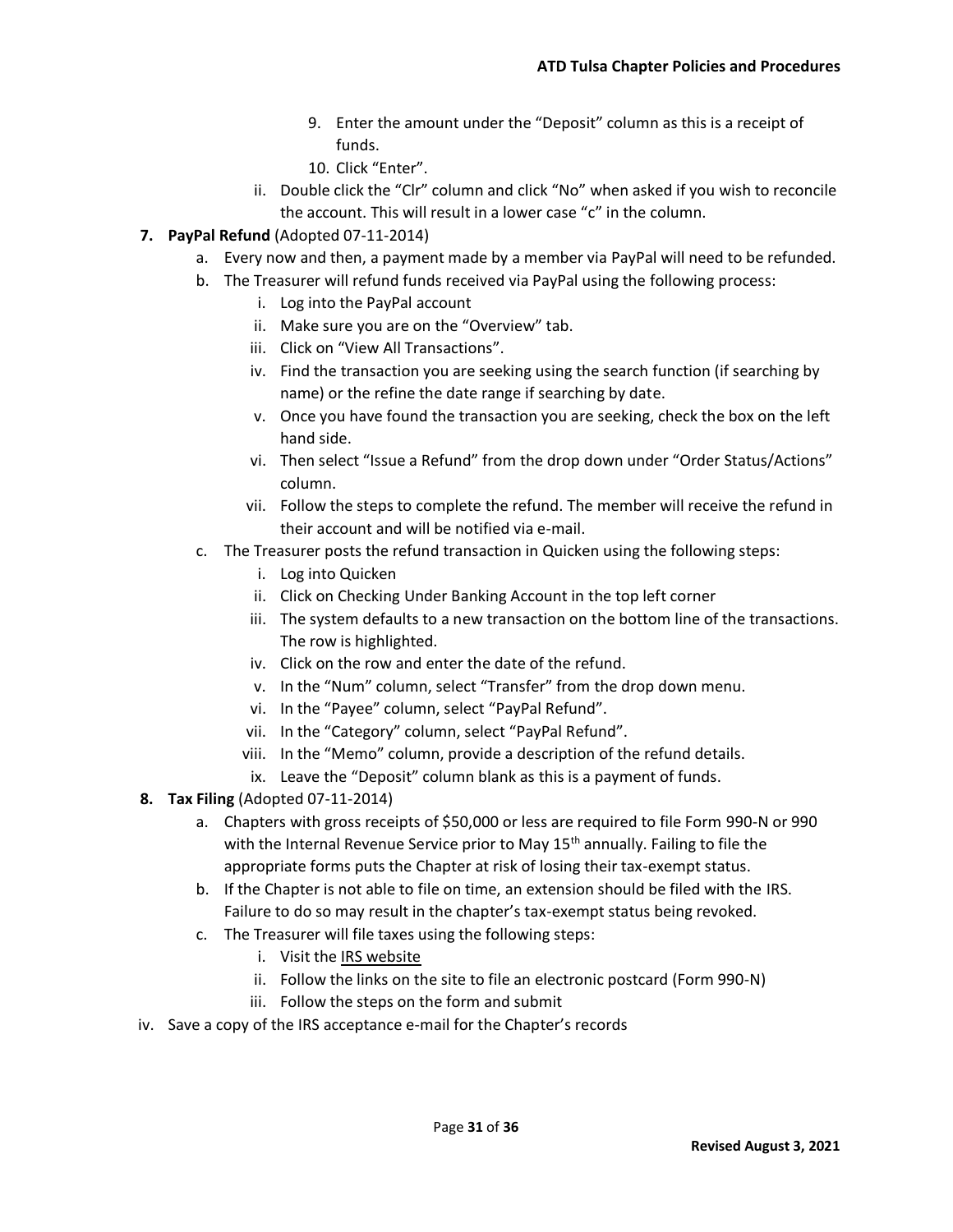#### *Section 5 – Expenses/Accounts Payable* (Adopted 07-11-2014)

Section 20.1.3.5.1 Purchases and Procurement (Adopted 07-11-2014)

Any expenditure in excess of \$500 shall have bids from three suppliers if possible. The bids shall be reviewed by the Board and the bid award must be approved in writing prior to the payment being made. The same approval standards will apply in situations with fewer than three suppliers.

Section 20.1.3.5.2 Invoice Approval and Processing (Adopted 07-11-2014)

All invoices must be approved by the Board prior to being paid unless regular operating expense per the budget. Approved invoices will be paid within 30 days of receipt.

Section 20.1.3.5.3 Board Member Expense Reimbursement (Adopted 07-11-2014)

Expenses incurred by Board members shall be presented to the Treasurer for reimbursement. All such expenses require Board approval prior to the expenditure by the Board member. This shall include a per diem amount agreed upon by the Board prior to Board member travel. Failure to obtain Board approval prior to the expenditure may result in non-reimbursement. Reimbursements shall be recorded by the Treasurer in the financial system of record.

#### *Section 6 – Asset Management* (Adopted 07-11-2014) (Adopted 07-11-2014)

Section 20.1.3.6.1 Cash Management and Investments (Adopted 07-11-2014)

The Chapter has both a checking and a money market account. The President, President-Elect, and Treasurer are authorized signatories on the accounts. Transfers from the operating (checking account) to the money market (investment) account must be authorized by the Board and shall only be made if an agreed-upon operating threshold has been met or exceeded.

Section 20.1.3.6.2 Operating Reserve (Adopted 07-11-2014)

The target minimum operating reserve fund for the Chapter is six months of average operating costs. The calculation of average monthly operating costs includes all recurring, predictable expenses such as meeting expenses, facility fees, and board meeting luncheons. The amount of the operating reserve will be calculated each year after approval of the annual budget. The operating reserve will be segregated in the money market account.

#### <span id="page-31-0"></span>**Policy 20.1.4 - Use of Funds (Adopted 9/2/2016)**

#### *Section 20.1.4.1 – Operating Funds*

A. The corporation shall maintain an Operating Fund, defined as readily available funds to cover operating expenses.

#### *Section 20.1.4.2 - Use of Income Derived from Sponsorships and/or Advertising*

- A. Once the Operating Reserve policy (Section 20.1.3.6.2 of six months of average operating expenses) has been satisfied each year, funds derived from sponsorships and/or advertising shall be committed as follows:
	- 1) ATD Tulsa Chapter Leaders Professional Development Fund. Seventy-five percent (75%) of income derived from Sponsorships and/or advertising shall be set aside for ATD Chapter Leaders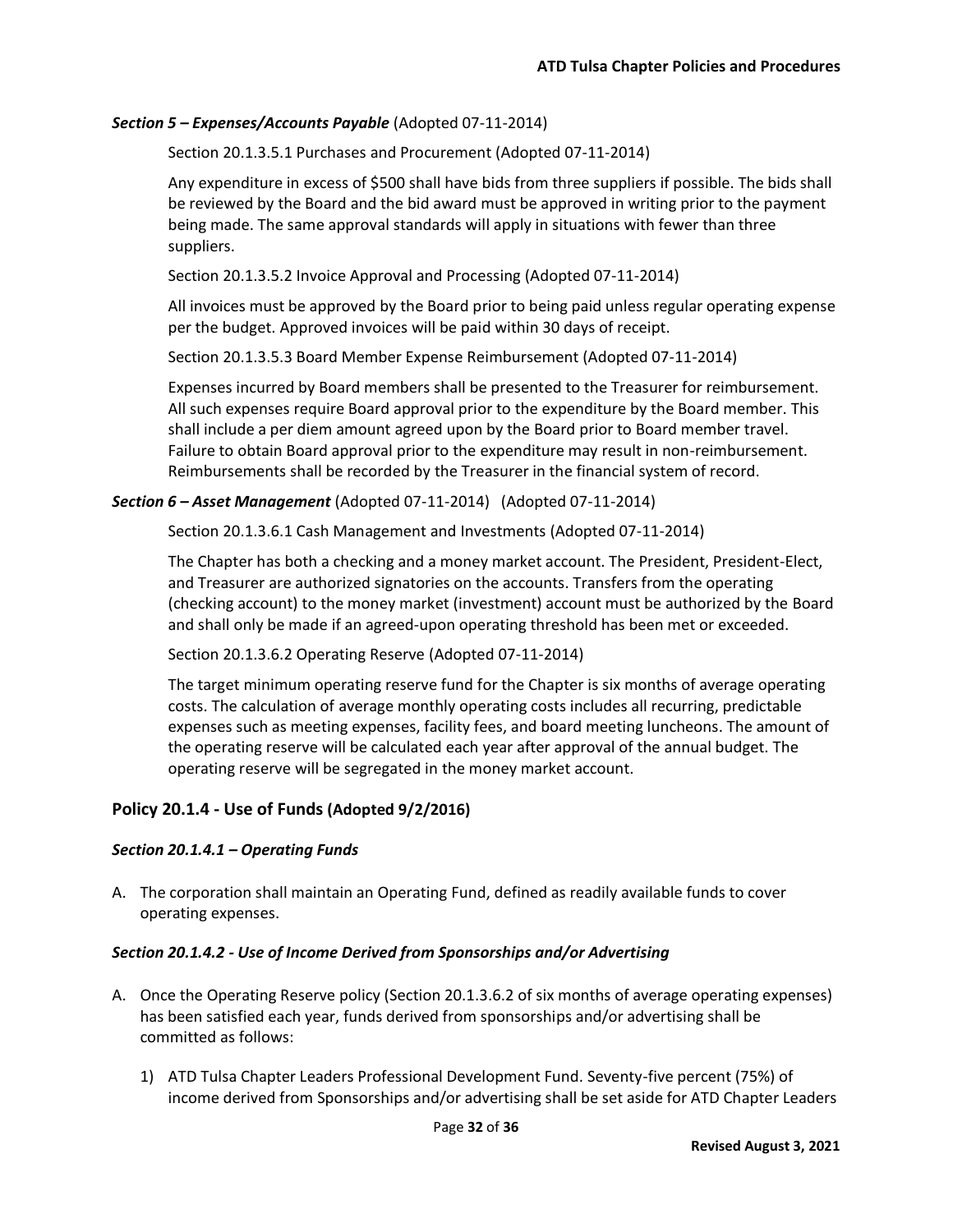Conference (ALC) to help comply with CARE requirement 4.1. The funds will be placed into a pool for ATD Tulsa Chapter leaders' registration, hotel, airfare, and approved expenses to be reimbursed. This pool of caps at \$10,000 annually. Once the \$10,000 cap is reached each year, additional funds will go into the ATD Tulsa Scholarship Fund.

- 2) ATD Tulsa Scholarship Fund. Twenty-five percent (25%) of income derived from Sponsorships and/or advertising shall be set aside into a fund to be used to fund a pool for scholarships to be awarded by the chapter. This pool caps at \$5,000 annually. Once the \$5,000 cap is reached each year, additional funds will go into the Operating Fund.
- B. Budget line items shall be created to track the income from sponsorships and/or advertising into these pools, as well as the associated expenses.
- C. The Board of Directors, acting as a whole, may, at its discretion, during its budget approval process, place funds from the Operating Fund into either the ATD Tulsa Chapter Leaders Professional Development Fund and/or the ATD Tulsa Scholarship Fund. As those funds may become depleted, future income from sponsorships and/or advertising shall be used to replenish the funds as described above.

# <span id="page-32-0"></span>**Policy 20.1.5 Sponsorships and Advertising** (Adopted 9/2/2016)

#### *Section 20.1.5.1 – Annual Sponsorships*

- A. The ATD Tulsa Board of Directors acting as a whole, may, at its sole discretion, solicit and secure annual sponsorships.
- B. There is no limit on the number of annual sponsorships.
- C. ATD Tulsa makes a concerted, ongoing effort to be a diverse and inclusive organization. Therefore, sponsor must agree to convey its sponsorship without bias toward race, gender, religion, political party, ethnicity or sexual orientation.
- D. The ATD Tulsa Board of Directors may refuse any sponsorship at its discretion.
- E. The cost for an annual sponsorship is \$2,400.
- F. In exchange for the sponsorship fee, the sponsor shall receive:
	- 1. Sponsor logo listed in the footer of each ATD Tulsa web page. Sponsor logos shall be no more than 80 pixels by 150 pixels in size. (ATD Tulsa requires a high quality .jpg or .png image, or text with an image that will fit within the 160x300 pixels space.)
	- 2. A profile of the sponsors company and the sponsor's logo on the ATD Tulsa Sponsorship page.
	- 3. Sponsor logo on the "Thank you to our Sponsors" ATD Tulsa web page. Sponsor logos shall be no more than 80 pixels by 150 pixels in size.
	- 4. Logos can be linked to the sponsors web site, or landing page of its choice.
	- 5. Letter from the chapter president confirming the value of the sponsorship, per IRS standards.
	- 6. Two (2) complimentary ATD Tulsa Chapter memberships during the sponsorship year (value \$80).
	- 7. Ten (10) complimentary program and lunch registrations to monthly chapter programs during the sponsorship year (value \$300).

#### *Section 20.1.5.2 – Special Event Sponsorships*

A. The ATD Tulsa Board of Directors acting as a whole may, at its sole discretion, solicit and secure special event sponsorships.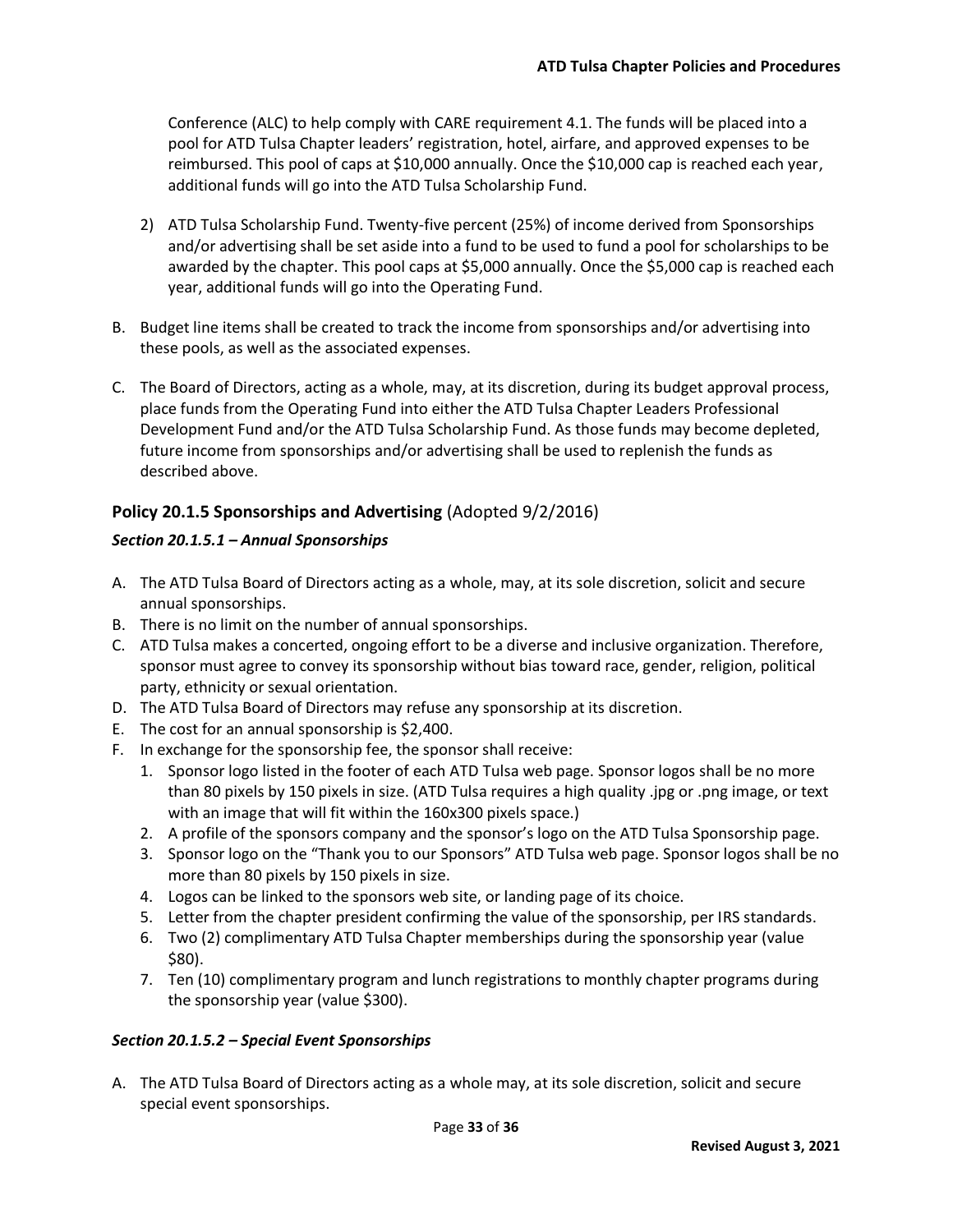- B. There is no limit on the number of special event sponsorships.
- C. ATD Tulsa makes a concerted, ongoing effort to be a diverse and inclusive organization. Therefore, sponsor must agree to convey its sponsorship without bias toward race, gender, religion, political party, ethnicity or sexual orientation.
- D. The ATD Tulsa Board of Directors may refuse any sponsorship at its discretion.
- E. The cost for special event sponsorships will be established by the ATD Tulsa Board of Directors.
- F. There may be multiple sponsorship levels, as established by the Board of Directors.
- G. In exchange for the special event sponsorship fee, the sponsor shall receive:
	- 1. Sponsor logo listed at the ATD Tulsa Special Event Page. Sponsor logos shall be no more than 80 pixels by 150 pixels in size. (ATD Tulsa requires a high quality .jpg or .png image, or text with an image that will fit within the 160x300 pixels space.)
	- 2. A profile of the sponsors company and the sponsor's logo on the ATD Tulsa Sponsorship page.
	- 3. Logos can be linked to the sponsors web site, or landing page of its choice.
	- 4. Letter from the chapter president confirming the value of the sponsorship, per IRS standards.
	- 5. Complimentary registrations to the special event. The number of complimentary registrations will be determined by the Board of Directors, taking into consideration any sponsorship levels the Board has created.

#### *Section 20.1.5.3 – Monthly Program Sponsorships*

- A. The ATD Tulsa Board of Directors acting as a whole, may, at its sole discretion, solicit and secure sponsorships for ATD Tulsa Monthly Programs.
- B. There will be a limit of one (1) sponsor at any single Monthly Program.
- C. Sponsors shall be related to the Talent Development field.
- D. ATD Tulsa makes a concerted, ongoing effort to be a diverse and inclusive organization. Therefore, sponsor must agree to convey its sponsorship without bias toward race, gender, religion, political party, ethnicity or sexual orientation.
- E. The ATD Tulsa Board of Directors may refuse any sponsorship at its discretion.
- F. The fee for sponsoring a Monthly Program is \$250.
- G. In exchange for the sponsorship fee, the sponsor shall receive:
	- 1. One advertisement to be included in each e-Newsletter (e-Blast) sent during the period promoting the sponsored event. The ad size shall be limited to 160x300 pixels. (ATD Tulsa requires a high quality .jpg or .png image, or text with an image that will fit within the 160x300 pixels space.)
	- 2. Acknowledgement from the chapter leadership at the sponsored meeting.
	- 3. If requested, the sponsor will be granted a five-minute opportunity to present (speak, PowerPoint, video, or combination thereof) to the attendees at the sponsored meeting, before the program begins.
	- 4. A table will be provided for distribution of the sponsor's free material at the sponsored meeting.
	- 5. Two Lunch with Program guest passes for the sponsored meeting (value \$60).
	- 6. Letter from the chapter president confirming the value of the sponsorships, per IRS standards.

#### *Section 20.1.5.4 – Newsletter Advertising*

- A. The ATD Tulsa Board of Directors acting as a whole, may, at its sole discretion, solicit and secure advertising for ATD Tulsa newsletters (paper and/or electronic).
- B. There is no limit to the number of advertisements for monthly newsletters.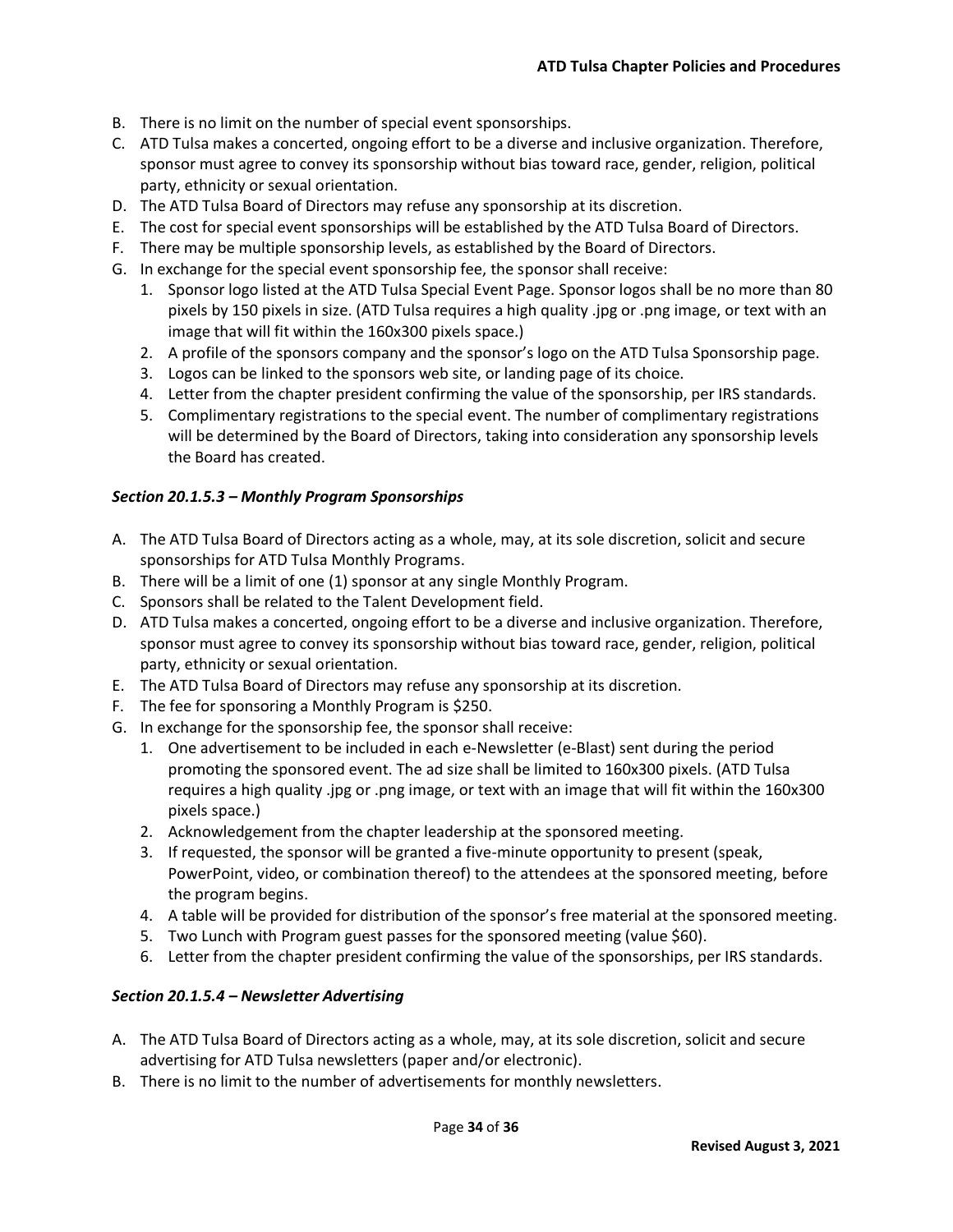- C. ATD Tulsa makes a concerted, ongoing effort to be a diverse and inclusive organization. Therefore, sponsor must agree to convey its sponsorship without bias toward race, gender, religion, political party, ethnicity or sexual orientation.
- D. The ATD Tulsa Board of Directors may refuse any advertisement at its discretion.
- E. The fee for one advertisement in the monthly newsletters is \$100.
- F. The advertisement will be a rectangle of 160x300 pixels in size. (ATD Tulsa requires a high quality .jpg or .png image, or text with an image that will fit within the 160x300 pixels space.)
- G. The ad will be included in each e-Newsletter (e-Blast) sent during the month.
- H. The sponsor will receive a letter from the chapter president confirming the value of the sponsorship, per IRS standards.

# *Section 20.1.5.4 – Other Sponsorship Opportunities*

- A. The Board of Directors acting as a whole, may consider and approve other sponsorship opportunities as they may arise.
- B. ATD Tulsa makes a concerted, ongoing effort to be a diverse and inclusive organization. Therefore, sponsor must agree to convey its sponsorship without bias toward race, gender, religion, political party, ethnicity or sexual orientation.

<span id="page-34-0"></span>

| Item Added                                        | Item Added/Removed/Changed                                                                                       | <b>Board</b><br>Approval<br>Date | Policies &<br>Procedures<br>Document<br>Updated | Document<br>Updated by<br>Whom? |
|---------------------------------------------------|------------------------------------------------------------------------------------------------------------------|----------------------------------|-------------------------------------------------|---------------------------------|
| Policy<br>15.1.7.8                                | ADDED: Registration Types for ATD<br><b>Tulsa Programs and Events Where</b><br>Registration Fees will be Charged | 06/03/2016                       | 06/05/2016                                      | Walt<br>Hansmann                |
| Policy<br>15.1.7.9                                | ADDED: Registration Types for<br>Monthly Lunch Programs                                                          | 06/03/2016                       | 06/05/2013                                      | Walt<br>Hansmann                |
| Policy<br>15.1.7.10                               | ADDED: Registration Types for Other<br>Events                                                                    | 06/03/2016                       | 06/05/2013                                      | Walt<br>Hansmann                |
| Policy<br>15.1.7.11 and<br>Procedure<br>15.1.7.11 | ADDED: Registration Terms and<br>Conditions; and Location of<br><b>Registration Terms and Conditions</b>         | 9/2/2016                         | 11/4/2016                                       | Walt<br>Hansmann                |
| Policy 20.1.4                                     | ADDED: Use of Funds                                                                                              | 9/2/2016                         | 11/4/2016                                       | Walt<br>Hansmann                |
| Policy 20.1.5                                     | ADDED: Sponsorships and Advertising                                                                              | 9/2/2016                         | 11/4/2016                                       | Walt<br>Hansmann                |

# **History of Updates**